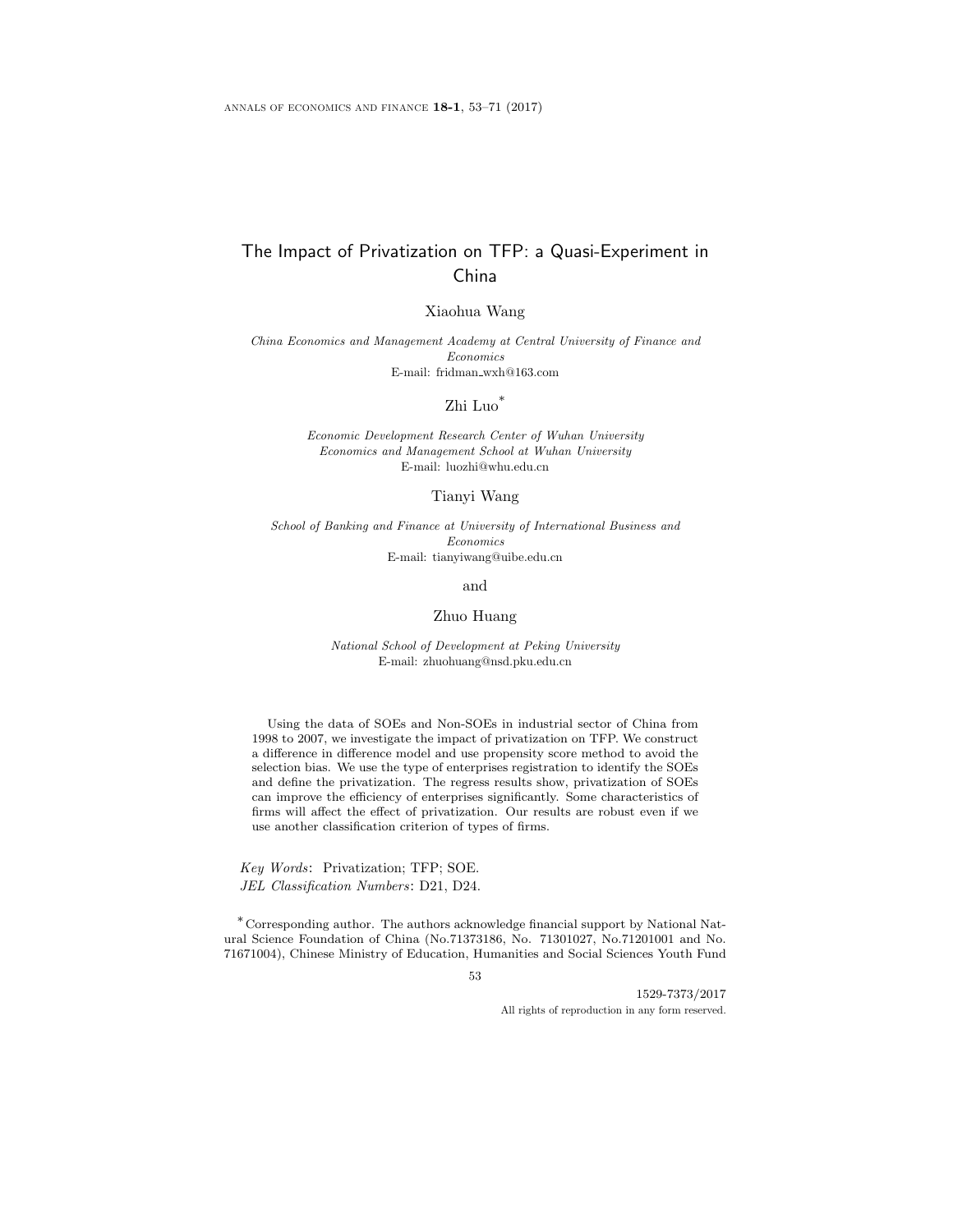# 1. INTRODUCTION

The total factor productivity (TFP) is an important index for measuring the efficiency of firms. Many researchers have studied the impact of trade (e.g., Biesebroeck, 2005; Eiichi, 2007; Kasahara and Rodrigue, 2008; Nataraj, 2011), R&D (Hall and Mairesseb, 1995), foreign direct investment (Benfratello and Sembenelli, 2006; Fernandes and Paunov, 2012), entry or exit(Aw et al.,2001; Brandt et al.,2012) and other factors on TFP. In this paper, we try to investigate the relationship between the ownership and TFP. In the early 1990s, Groves et al., (1994), Jefferson and Rawski (1994) have already found that there was obvious difference in the productivity efficiency in SOEs and Non-SOEs. We calculate TFP in firm level using Annual Surveys of Industrial Firm conducted by National Bureau of Statistics of China. The result indicates that TFP (log) in SOEs is lowest in all kinds of enterprises too. In 1998-2007, the average of TFP in SOEs is 1.61, while the number is 2.36 in collective enterprise, 2.42 in private enterprises, 3.14 in foreign founded enterprises, and 2.97 in Hong Kong, Macao and Taiwan founded enterprises. Furthermore, this phenomenon does not only exist in China. Netter and Megginson (2001) have studied the privatization in the former Soviet Union, Eastern and Central Europe. They found that the productivity was higher in private firms than in SOEs. Derek and Mygind (2002), Pohl et al.(1997) also got the similar results in the research of Russia, Estonia, Bulgaria, Czech, Hungary, Poland, Romania, Slovakia and Slovenia. Djankov and Murrel (2002) made a detail review of the empirical researches which were discussing the efficiency in different kinds of firms. Their conclusion was that the private firms were more efficient than SOEs.

Comparing to non-SOEs, there are many reasons that can lead to low efficiency in SOEs. First, the detachment of operating rights and ownership incurs so-called agency problem in SOEs. As the managers are appointed by the government, those managers' ability was called into question and they don't have to take responsibility for the bad decision. Furthermore, the managers and workers lack a long-term and effective inspiration. Their incomes don't depend on effort very much. Second, SOEs face the soft budget constrain and non-competitive market (Chun et al.,2012). SOEs can get large amount of subsidies from the government in the forms of fiscal expenditure and bank loans. Thanks to those subsidies, some of them which actually have a great deficit and should exit the market can still stay in the market. Meanwhile, as the governments control the market access, the monopoly profit in SOEs can be maintained. Third, unlike non-SOEs, SOEs are not profit maximization, they have multi-task (Bai et al., 2000).

<sup>(</sup>No. 12YJC790073, No. 13YJC790146), Program for Innovation Research in Central University of Finance and Economics, Wuhan University Social Science Foundation(2016) and Major Project of National Social Sciences Fundation(No.15ZDA027).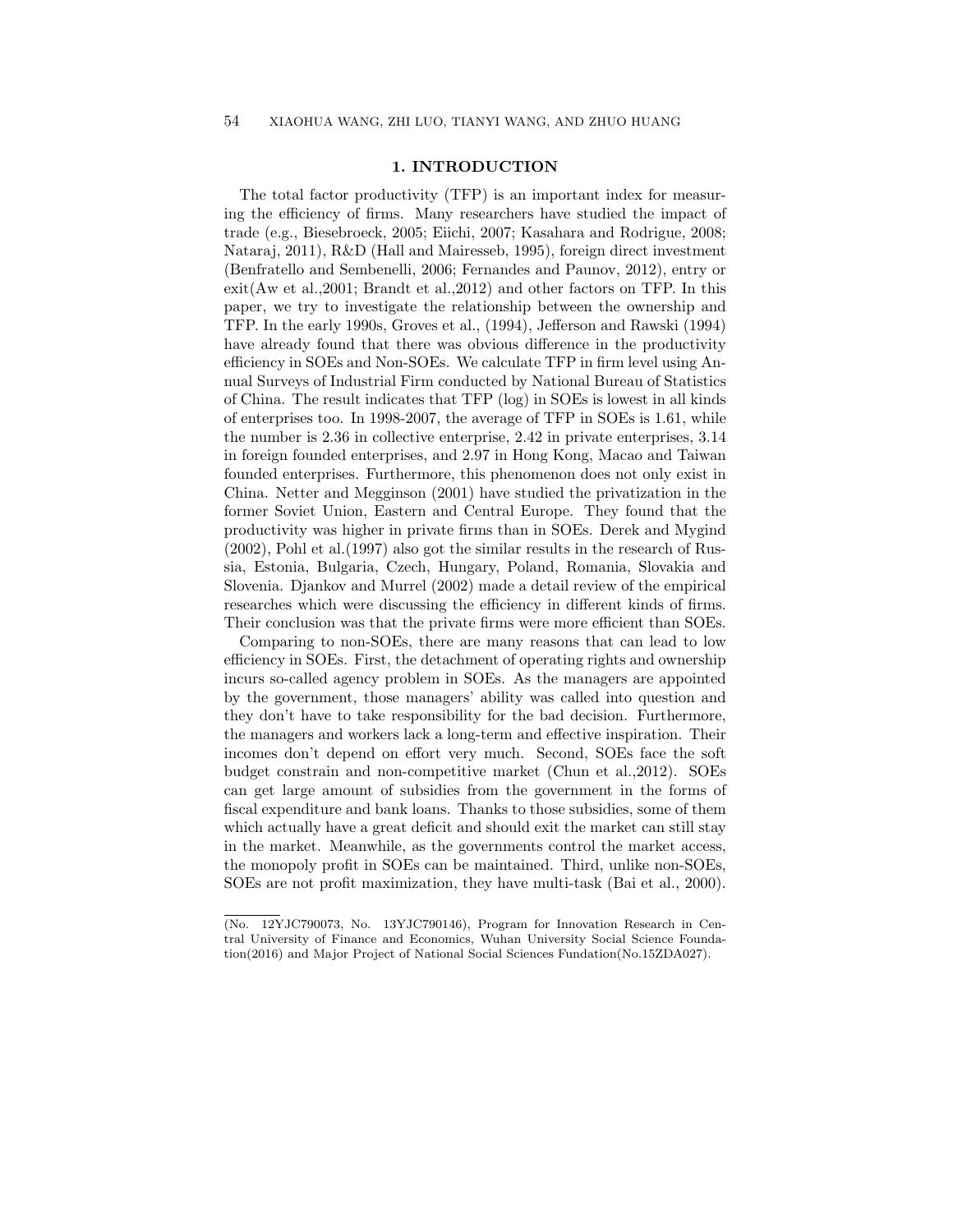In most of transition countries, SOEs function as the main social welfare providers. SOEs have to offer enough jobs and provide social security such as education, medical care and pension for the employees. The principal goal of SOEs is to provide enough products and service for the country not to make profit. As to financial performance, they can depend on kinds of subsidies and the protection by the government. All these things can cause the low effort and low efficiency in SOEs.

Then how strongly could the ownership of firms affect the productivity? In order to studying this effect, most of the papers mentioned above regress the productivity on a dummy variable presenting the firm's ownership type or the share of state owned capital presenting the degree of control. Distinguished from those researches, we try to use privatization of SOEs in China as a quasi-experiment and a difference in difference model to measure the impact.

Privatization of SOEs is a part of the reform of state owned enterprises in China (Chow, 2004). From the 1980s, reform of state owned enterprises has been viewed as one of the most important means to release the energy of economic growth and improve the efficiency. Before the mid-1990s, the main objective of reform is to establish an incentive structure within SOEs by engaging the enterprise autonomy, building up the contractual management responsibility system and improving the modern enterprise system. Those reforms didn't change the ownership structure of SOEs and achieved little. From early 1995, Chinese government proposes a new strategy named "retain the large, release the small". The government allowed part of SOEs converting into non-SOEs, via various forms restructuring including reorganization, mergers and takeovers, leasing and management contracts, conversion to shareholding companies, or even outright closures. On the other hand, government retained the very large SOEs or those in the industries considered to be of national security and strategic importance. Using the Annual Surveys of Industrial Firms conducted by the National Bureau of Statistics of China from 1998 to 2007, we can found that, in Table 1, the number of SOEs in China decreased from 60825 to 14462 in 1998 to 2007, the proportion of SOEs in the sample dropped from 37% to 4%. Not all the disappeared SOEs have exited the market. Some of them still remained in the market, but their ownership has changed as they have been transformed into non-SOEs. In the same time, we observe that, the average of TFP (log) of all the enterprises with revenue from principal business over 5 million yuan was increasing every year, from 2.05 in 1998 to 3.46 in 2007. There may be several reasons for the growth of average of TFP. First is the growth of TFP in enterprises. The second one is the exit of low efficient enterprises and the entry of high efficient firms. Third, as we have mentioned above, TFP in non-SOEs is much higher than in SOEs. The privatization of SOEs may also be one of the reasons. Our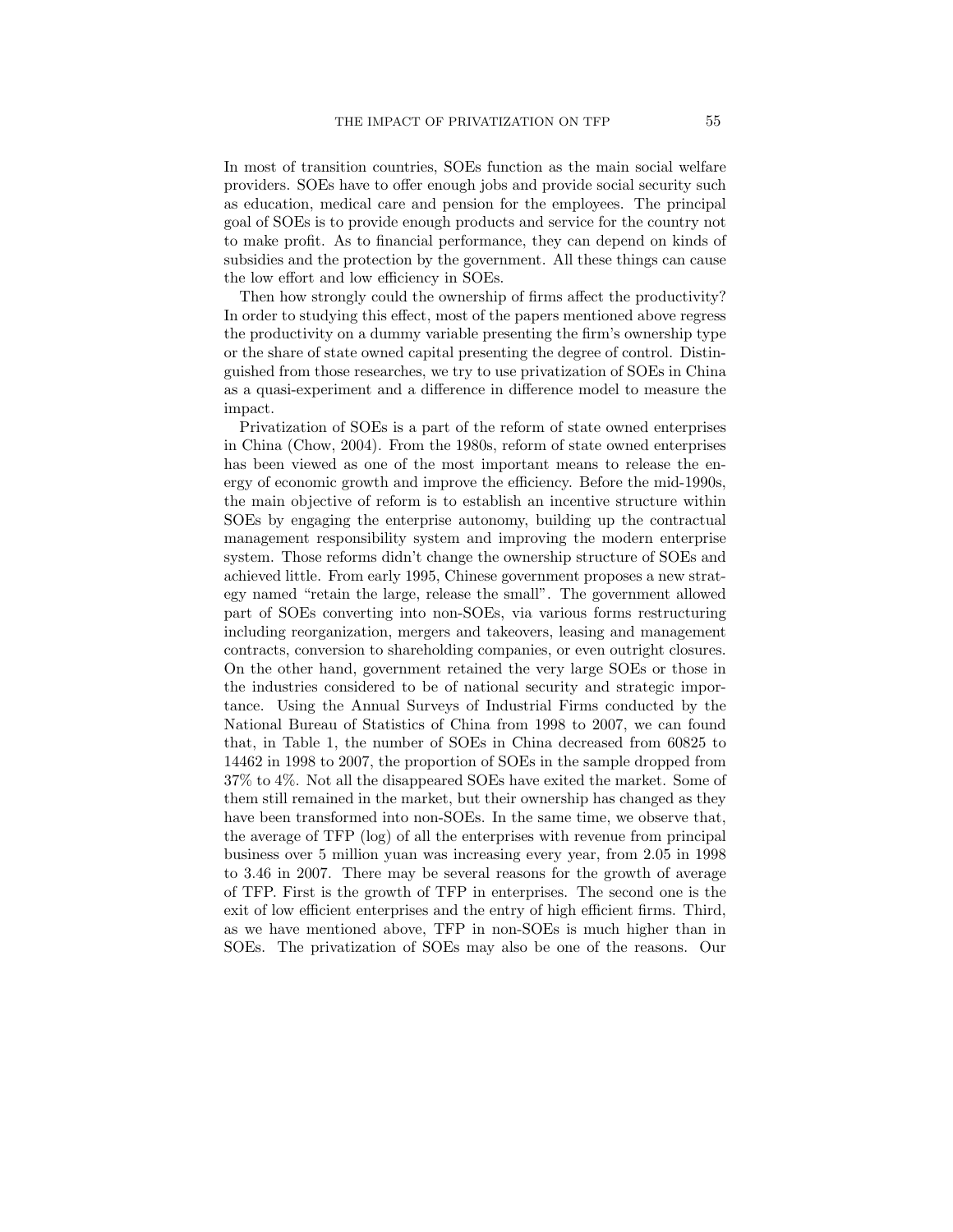paper tries to use those samples of reformed SOEs to evaluate the effect of privatization policy on efficiency.

|      | Average of TFP of the sample and the evolution of SOEs in China from 1998 to 2007 |                |                    |                     |  |  |  |
|------|-----------------------------------------------------------------------------------|----------------|--------------------|---------------------|--|--|--|
|      | <b>TFP</b>                                                                        | number of SOEs | proportion of SOEs | Proportion of value |  |  |  |
|      |                                                                                   |                | in the sample      | added of SOEs in    |  |  |  |
|      |                                                                                   |                |                    | the sample          |  |  |  |
| 1998 | 2.05                                                                              | 60825          | 0.37               | 0.49                |  |  |  |
| 1999 | 2.17                                                                              | 55885          | 0.34               | 0.48                |  |  |  |
| 2000 | 2.24                                                                              | 48042          | 0.29               | 0.44                |  |  |  |
| 2001 | 2.47                                                                              | 40468          | 0.24               | 0.40                |  |  |  |
| 2002 | 2.62                                                                              | 35006          | 0.19               | 0.34                |  |  |  |
| 2003 | 2.81                                                                              | 28500          | 0.15               | 0.30                |  |  |  |
| 2004 | 2.91                                                                              | 28262          | 0.10               | 0.26                |  |  |  |
| 2005 | 3.08                                                                              | 21445          | 0.08               | 0.26                |  |  |  |
| 2006 | 3.28                                                                              | 19057          | 0.06               | 0.24                |  |  |  |
| 2007 | 3.46                                                                              | 14462          | 0.04               | 0.23                |  |  |  |

TABLE 1.

Privatization of SOEs means a SOE transforms into a non-SOE. Non-SOEs include the collective enterprises, private enterprises, foreign founded enterprises and Hong Kong, Macao and Taiwan founded enterprises. According to this definition and using the type of registration as the classification criterion, there are 11897 times of privatization. Among those times of privatization, some SOEs converted between SOEs and non-SOEs for more than once. The number of SOEs whose ownership has been changed once and only once is 7435. In the quasi-experiment, we use the SOEs whose ownership have been changed once and only once as the treatment group, and use the SOEs whose ownership have never been changed as the control group. Then we use the difference in difference model to evaluate the effect of privatization of SOEs on productivity. In order to deal with the endogenous problem induced by selection bias, we match the reformed SOEs in treatment group and non-reformed SOEs in control group using the propensity score matching method. The results show that the privatization of SOEs can obviously improve the efficiency in firm level. We also analyze the impact of heterogeneity of firms on the effect of privatization. In order to check the robust of those results, we use equity structure to define privatization again. That is, if the share of state owned capital in a firm is highest, we treated it as SOEs, otherwise the non-SOEs. We also use the propensity score matching method to match the data and difference in difference model to do the robust check. The results are very similar to the former one. And for the sake of estimating the long effect of privatization, we add the lagged item of reform in the baseline regress. We found that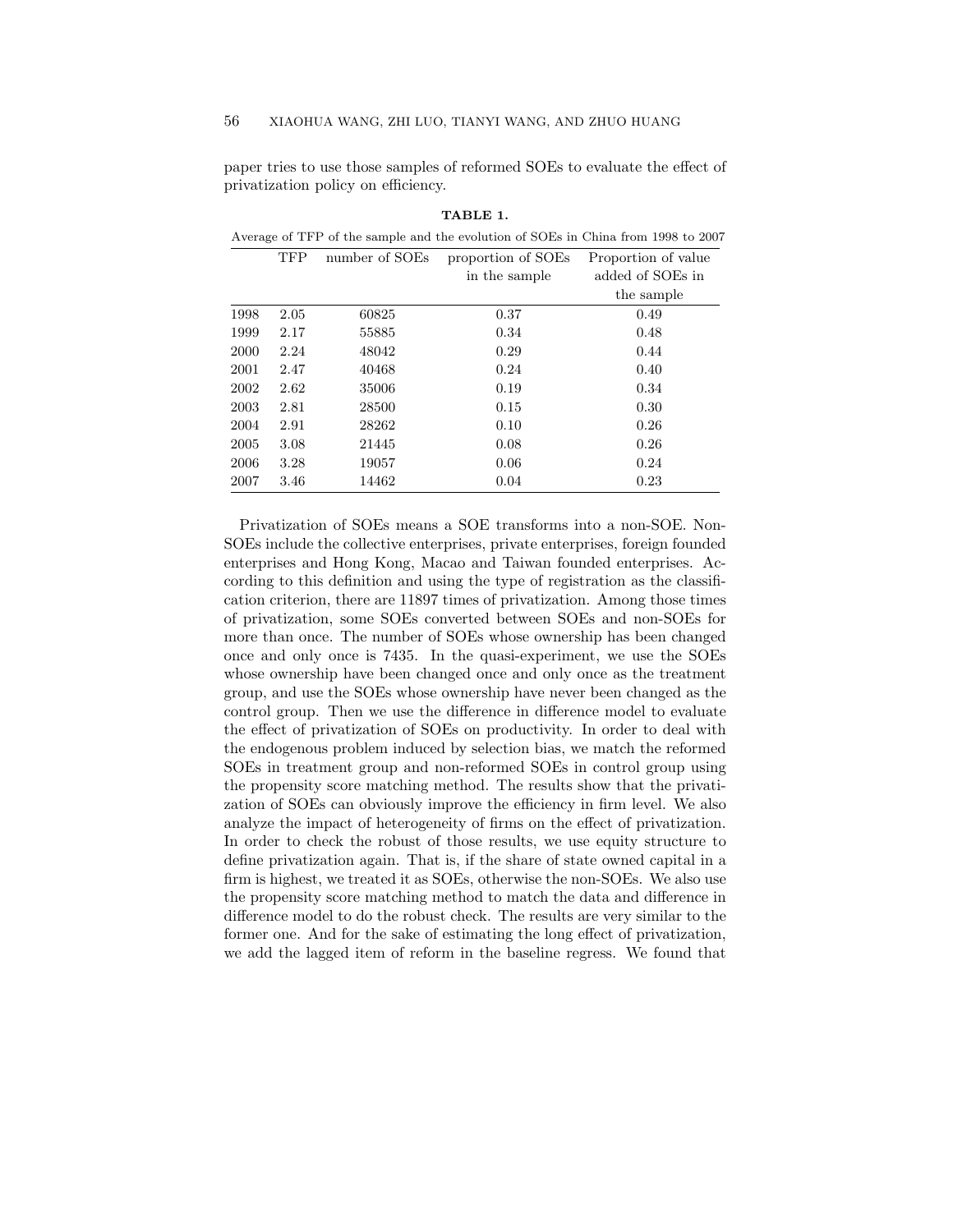the privatization increase the productivity of firms not only in the current period but also in the next period.

The structure of the paper is as follows. In Section 2, we describe the data and the regress functions. Baseline regress results is given in Section 3. In section 4 we use the propensity score matching method to match the treatment group and control group and then repeat the regress. Section 5 is the robust check. Section 6 is the dynamic effect of privatization. Section 7 is the mechanism. Section 7 is the conclusions.

### 2. DATA AND MODEL

## 2.1. Data

The sample we use in this paper is Annual Surveys of Industrial Firms conducted by the National Bureau of Statistics of China from 1998 to 2007. The surveys cover all industrial firms that are either state-owned, or are non-state firms with revenue from principal business above 5 million RMB ("above-scale" firms). Industry includes mining, manufacturing and public utilities. Using the method mentioned in Brandt et al.  $(2012)$ , we clean up the data and link firms over times. And in order to make sure the data is accurate and valid, we screen the sample and delete the firms if: (1) the number of labor is less than 8; (2) the total liability is less than current liability;  $(3)$  the total assets is less than current liability;  $(4)$  the total liability is less than zero;  $(5)$  the stock of capital is less than zero;  $(6)$ the administration cost is less than zero; (7) the inventory is less than zero.

### 2.2. The type of ownership

For the sake of defining privatization of SOEs, we need to distinguish SOEs from non-SOEs, and then identify the privatization by the transformation of ownership from state owned to non-state owned. In China, the official classification criterion is according to the Regulation of the People's Republic of China on the Management of Registration of Legal Enterprises. Each firm has to report its type of registration to the government when it registers and accepts annual inspection. In china, the government may continue to control a company even if it has only minority equity share, as the firm is registered as an SOE. For this sake, we use the type of registration as the main method to identify the type of ownership. Referring to the regulation, we define an enterprise as a state owned of enterprise if the type of enterprise registration is one of the following three types :(1) state-owned enterprises;(2) wholly state-owned enterprises ;(3) stateowned joint-operation enterprises. In addition, if an enterprise registered as one of the following five types: (1) state-owned and collective-owned jointoperation enterprises; $(2)$ other joint-operation enterprises;  $(3)$ other limited liability company; (4)joint-equity cooperative enterprises ;( 5)incorporated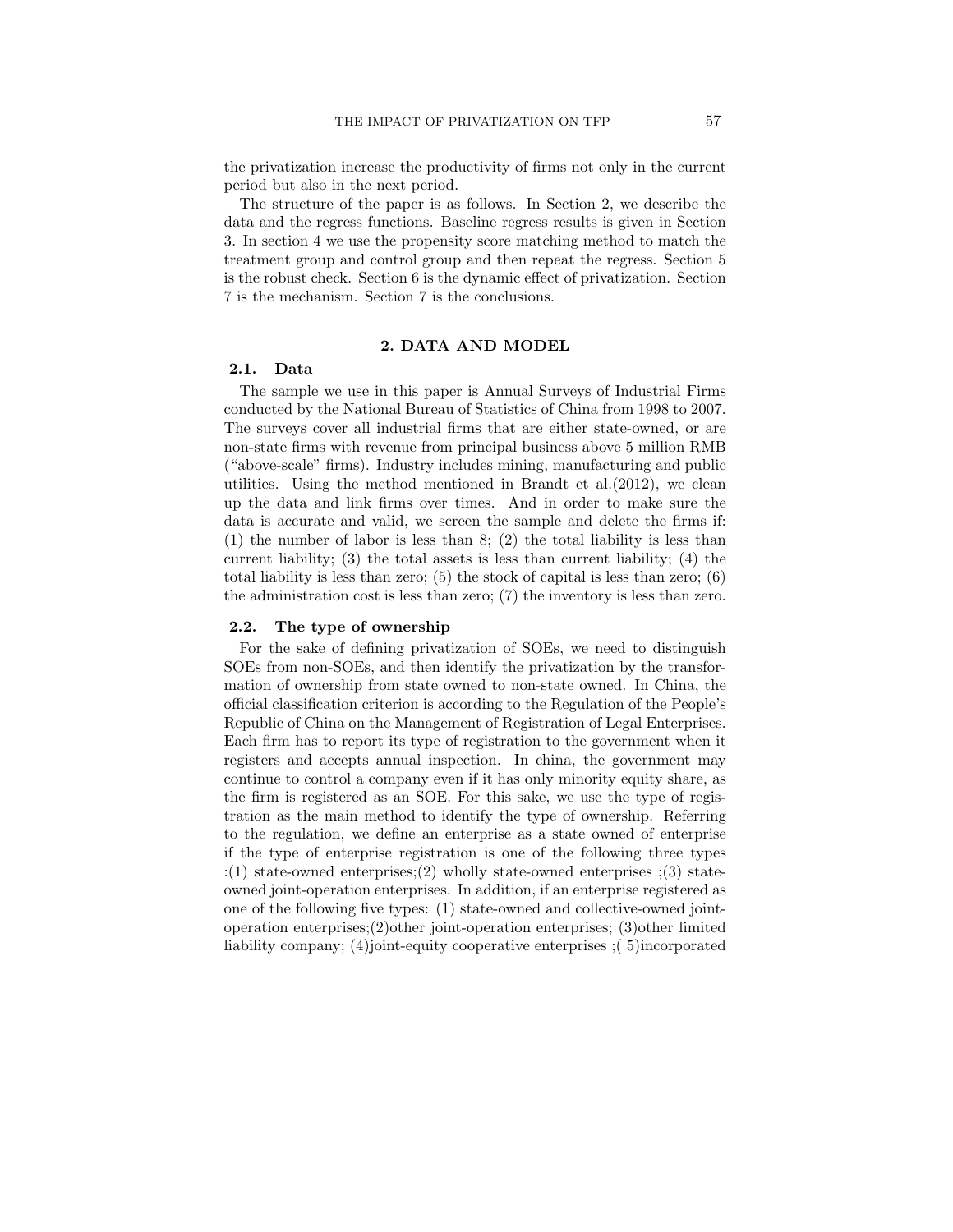company, and its majority share of capital is held by state, we defined it as SOEs too. We treat all the other enterprises as non-SOEs. After definition of SOEs, we can tell whether a SOE has been privatized. In order to use the difference in difference method to evaluate the policy of privatization, we have to find out the treatment group and control group. We use the reformed SOEs as the treatment group. As some of them have converted between SOEs and non-SOEs for several times, we delete such samples. So the treatment group includes the enterprises which used to be a state owned of enterprise and then converted into a non-SOE, and the transformation of ownership only happened for once. We choose the SOEs whose ownership has never been changed as the control group. There are 2224891 samples in Annual Surveys of Industrial Firms conducted by National Bureau of Statistics of China from 1998 to 2007. After filtering the sample using the method mentioned above, the treatment group and control group have 309029 samples.

## 2.3. Measurement of TFP

TFP is the dependent variable in our estimation. We use the method provided by Olley and Pakes (1996) to calculate it. It's a method for robust estimation of the production function allowing for endogeneity of some of the inputs, the exit of firms and unobserved permanent differences across firms. In this procedure, we need to estimate the coefficient of capital and labor. In theory, the constraint conditions are different in each firm and the technologies are not the same. It's very hard to use a uniform production function to describe all the firms' behavior. In order to reflect the technology as authentically as possible, we assume that the production functions of firms in the same industry are similar. Based on two-digit industry code, we calculate the elasticity of capital and labor in industrial level, and we use those coefficients to get the TFP in firm level. In particular, as the production functions of oil industries, mining industries, production of gas, water and power are very complicated and can't be described by C-D function, we don't calculate the TFP in those industries. So we have TFP of firm level in 29 industries.

#### 2.4. The regress model

As the privatization of SOEs didn't happen in the same year, we construct a general difference in difference model as follow:

$$
\ln(TFP_{i,t}) = \alpha + \beta \cdot T_{i,t} + \lambda_i + \varphi_t + \gamma Z_{i,t} + \varepsilon_{i,t} \tag{1}
$$

Where dummy variable  $T_{i,t}$  indicates whether the firm i in year t is in pre- or pro- privatization period.  $T_{i,t}$  is 1 from year t to 2007 if firm i was privatized in year t, otherwise 0.  $\lambda_i$  is the firm fixed effect,  $\varphi_t$  is the year fixed effect.  $Z_{i,t}$  is a series of control variables, which includes the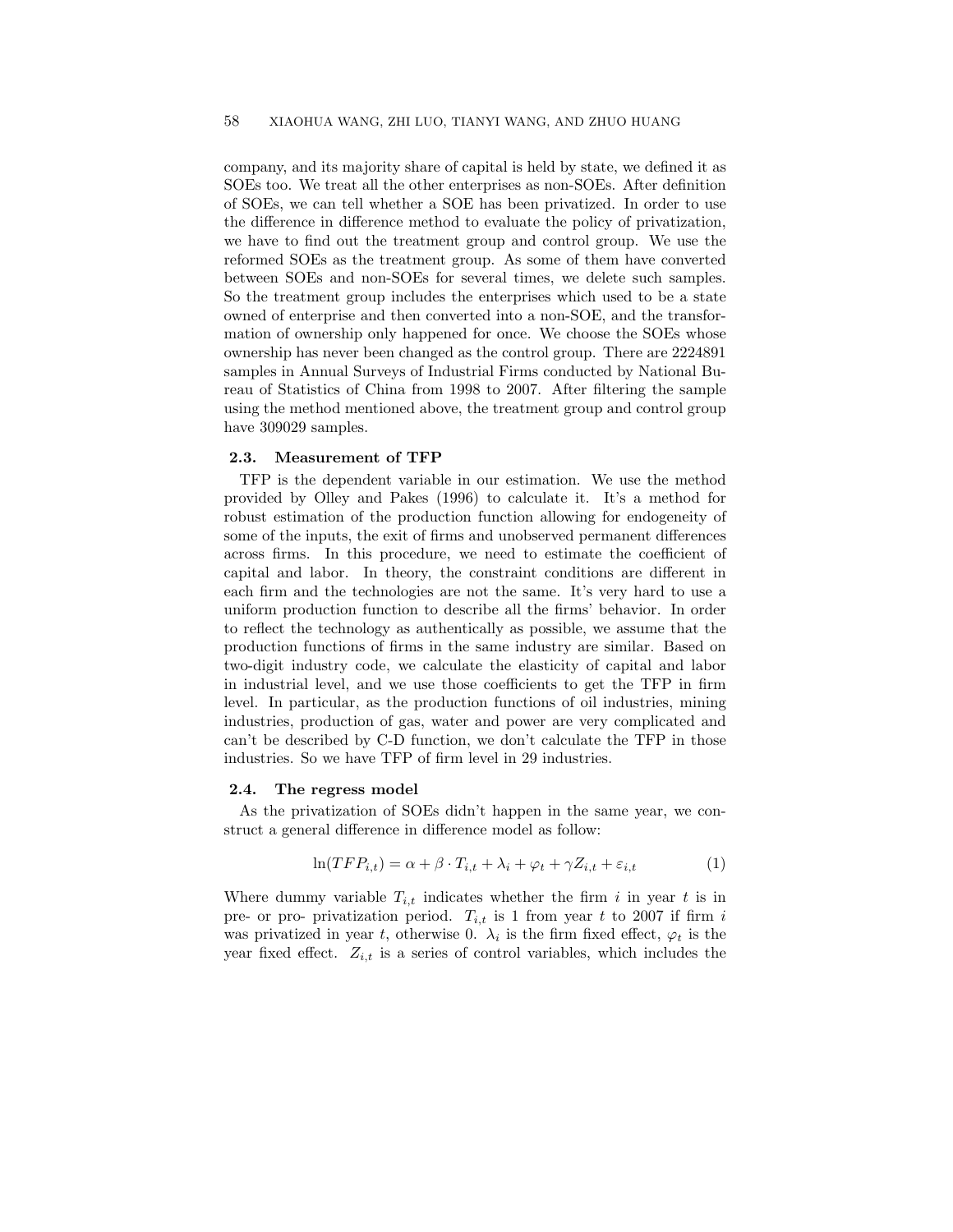output (log value) of the firm (Output), the proportion of current assets in the total assets ( Curasset), the proportion of total liability in total assets (Liability), the profit ratio of production (Profitability), the capital labor ratio (Capdens).  $Z_{i,t}$  is used to control for the characters of the firms such as the scale of the firm, the asset structural, the debt situation, the profit and capital density. In order to avoid the two way causal relationship between the dependent variable  $TFP_{i,t}$  and control variable  $Z_{i,t}$ , we use  $Z_{i,t-1}$  as control variable in the regress.  $\varepsilon_{i,t}$  is the error term.  $\beta$  is the key coefficient in the regress,  $\beta > 0$  implies the privatization of SOEs have positive effect on TFP, otherwise the effect of privatization is negative. Table 2 gives the summary statistics of the main variables on the data. It's obvious that, TFP in those firms which have already been privatized improved a lot, and is much higher than those SOEs whose ownership have never been changed.

| Sample Statistics                  |        |          |           |                |              |  |
|------------------------------------|--------|----------|-----------|----------------|--------------|--|
| Variable                           | Obs    | Mean     | Std. Dev. | Min            | Max          |  |
| <b>TFP</b>                         | 285509 | 1.74     | 2.08      | $-36.36$       | 13.35        |  |
| TFP of SOEs (non privatization)    | 231242 | 1.63     | 2.18      | $-36.36$       | 13.35        |  |
| TFP of SOEs (before privatization) | 26890  | 1.98     | 1.45      | $-32.58$       | 10.25        |  |
| TFP of SOEs (after privatization)  | 27377  | 2.47     | 1.38      | $-9.21$        | 9.26         |  |
| Output                             | 309029 | 138953.9 | 1357331   | $\Omega$       | $1.80E + 08$ |  |
| Curasset                           | 302318 | 0.442    | 0.39      | $-1.04$        | 136.33       |  |
| Liability                          | 302318 | 0.659    | 0.34      | $\Omega$       | 61.74        |  |
| Profitability                      | 295730 | $-0.32$  | 48.77     | $-18000$       | 12432        |  |
| Capdens                            | 308853 | 224.67   | 6142.52   | $\overline{0}$ | 2842382      |  |

TABLE 2.

As the heterogeneity of firms may affect the effect of privatization of SOEs, we add the interaction of characters of firms with the privatization into the function (1):

$$
\ln(TFP_{i,t}) = \alpha + \beta \cdot T_{i,t} + \eta \cdot T_{i,t} \cdot Z_{i,t} + \lambda_i + \varphi_t + \gamma Z_{i,t} + \varepsilon_{i,t} \tag{2}
$$

#### 3. THE BASELINE RESULTS

We regress the two models using OLS with the treatment group and control group. The Table 3 gives the main results. The column (1) reports the regress result of the function  $(1)$ , the columns  $(2)$  to  $(6)$  are the results of the second function. For all of those regressions, we have controlled the firm fixed effect and year fixed effect. As shown in column (1), the productivity of SOEs will increase 0.212 after the reform, while the average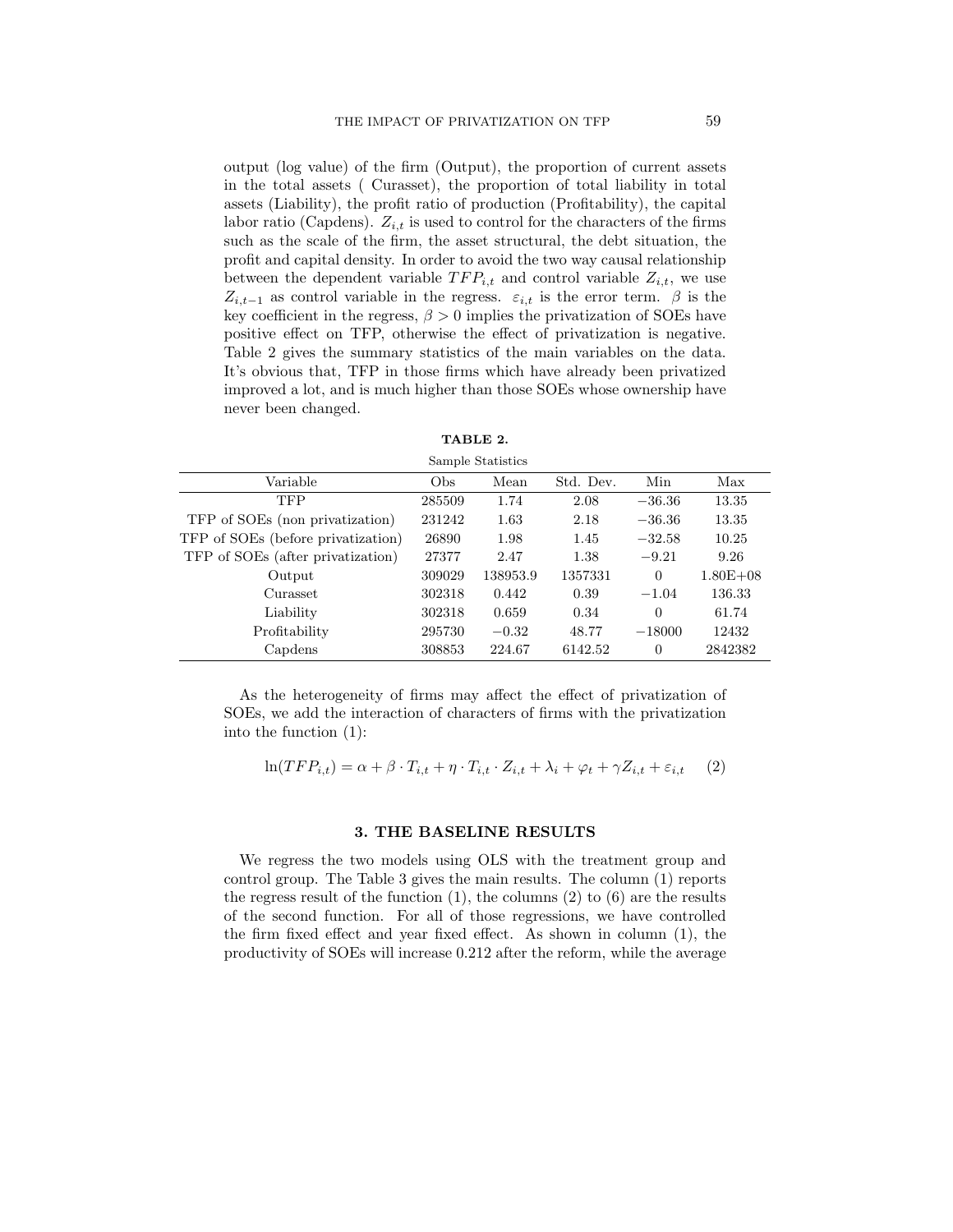| The effect of privatization of SOEs on TFP |             |             |             |             |             |             |
|--------------------------------------------|-------------|-------------|-------------|-------------|-------------|-------------|
|                                            | (1)         | (2)         | (3)         | (4)         | (5)         | (6)         |
|                                            | <b>TFP</b>  | <b>TFP</b>  | <b>TFP</b>  | <b>TFP</b>  | <b>TFP</b>  | TFP         |
| T                                          | $0.212***$  | $0.791***$  | $0.209***$  | $0.189***$  | $0.183***$  | $0.154***$  |
|                                            | (0.014)     | (0.101)     | (0.014)     | (0.023)     | (0.030)     | (0.013)     |
| $T^*$ output                               |             | $-0.056***$ |             |             |             |             |
|                                            |             | (0.010)     |             |             |             |             |
| $T^*$ capends                              |             |             | 0.000       |             |             |             |
|                                            |             |             | (0.000)     |             |             |             |
| $T^*$ curasset                             |             |             |             | 0.048       |             |             |
|                                            |             |             |             | (0.037)     |             |             |
| T*liability                                |             |             |             |             | 0.042       |             |
|                                            |             |             |             |             | (0.040)     |             |
| T*profitability                            |             |             |             |             |             | 0.118       |
|                                            |             |             |             |             |             | (0.087)     |
| L.output                                   | $0.395***$  | $0.402***$  | $0.395***$  | $0.395***$  | $0.395***$  | $0.282***$  |
|                                            | (0.008)     | (0.008)     | (0.008)     | (0.008)     | (0.008)     | (0.006)     |
| L.curasset                                 | 0.023       | 0.024       | 0.023       | 0.018       | 0.023       | $0.035***$  |
|                                            | (0.016)     | (0.016)     | (0.016)     | (0.017)     | (0.016)     | (0.012)     |
| L.liability                                | $-0.112***$ | $-0.115***$ | $-0.112***$ | $-0.113***$ | $-0.120***$ | $-0.086***$ |
|                                            | (0.020)     | (0.020)     | (0.020)     | (0.020)     | (0.021)     | (0.016)     |
| L.profitability                            | 0.000       | 0.000       | 0.000       | 0.000       | 0.000       | $0.000*$    |
|                                            | (0.000)     | (0.000)     | (0.000)     | (0.000)     | (0.000)     | (0.000)     |
| L.capends                                  | $-0.000$    | $-0.000$    | $-0.000$    | $-0.000$    | $-0.000$    | 0.000       |
|                                            | (0.000)     | (0.000)     | (0.000)     | (0.000)     | (0.000)     | (0.000)     |
| $_{\rm cons}$                              | $-1.724***$ | $-1.792***$ | $-1.724***$ | $-1.722***$ | $-1.720***$ | $-0.720***$ |
|                                            | (0.077)     | (0.079)     | (0.077)     | (0.077)     | (0.077)     | (0.060)     |
| Year fixed effect                          | Y           | Y           | Y           | Y           | Y           | Y           |
| Firm fixed effect                          | Y           | Y           | Y           | Y           | Y           | $\mathbf Y$ |
| $\boldsymbol{N}$                           | 201418      | 201418      | 201418      | 201418      | 201418      | 198673      |
| adj. $R^2$                                 | 0.099       | 0.100       | 0.099       | 0.099       | 0.099       | 0.116       |

| TABLE 3. |  |
|----------|--|
|----------|--|

Notes: statistical significance is denoted by \*\*\*:  $p < 0.01$ , \*\*:  $p < 0.05$ , \*:  $p < 0.10$ .

TFP is 1.63 in the unreformed firms shown in Table 2. That is, the effect of privatization of SOEs on productivity is very significant. In columns (2) to (6), we try to find out whether the scale of firms, the capital density, the asset structural, the liability ratio and profitability would affect the effect of privatization. After adding those interactions, TFP increases significantly after the reform as well, but the effect is only correlated with the scale of the firm. The larger the firm, the effect of privatization on TFP is smaller. And if the scale of firm is larger than a certain value, the TFP even will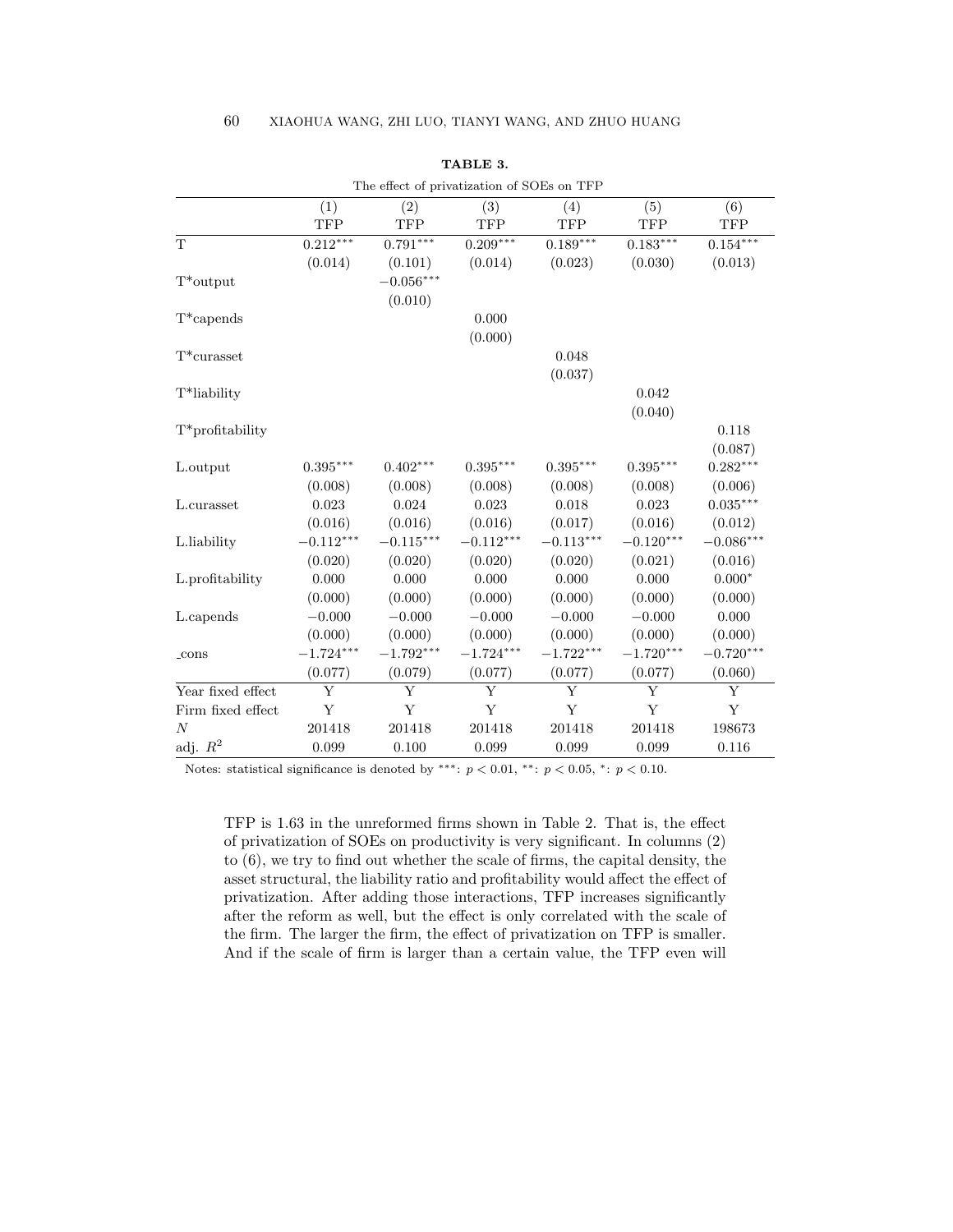decrease after privatization. The reason is, as the company grows larger, the administration costs will increase and the flexibility will decrease. It is much more difficult to reform a bigger company than a smaller one. In the meantime, the capital density, the current asset structural, the liability ratio and profitability have nothing to do with the effect of privatization.

# 4. ENDOGENEITY

As the decision of privatization may be not totally exogenous or random, some factors may affect the possibility of privatization and the productivity of the firm simultaneously. For this sake, there could be endogeneity induced by the selection bias in the baseline regress. In order to solve the problem, we use the propensity score matching method. With the PSM method, we use some characters of SOEs as the observed variables to predict the probability of privatization. Then we match pairs from the treatment group and control group using the propensity score. After matching the pairs, the new treated group and control group are similar in many dimensions. The main difference between the two groups is that the SOEs in the treatment group have been privatized while the SOEs in the control group have not.

# 4.1. Propensity score matching

We use the rule of "nearest neighbor" provided by Rosenbaum and Rubin (1983) to do the matching. First, to estimate the propensity scores we simply have to estimate a logistic regress with the privatization indicator as the dependent and a vector of covariates to be balanced as the independent variables. Then we obtain the propensity score  $p_i$  in treatment group and  $p_i$  in control group as the predicted probabilities. After that, we get the distance indicator  $C(i) = \min \|p_i - p_j\|$  and the samples in the control group with the value of  $p_i$  which is closest to  $p_i$  will be selected as the matched pair. The vector of covariates we choose include the output (log value), growth rate of sale, ratio of total liability to operation revenue, age of the firm and the square of age. We use those variables to control the scale, the growth potential, the ability to pay down the debt of firms and the age of the firm. Table 4 gives the balancing test of the matching, and it implies the listed variables are balance between the control group and treatment group. Figure 1 show the Kernel density distributions before and after the matching. It's obvious that, after matching, the treatment group and control group are much closer to each other than before. Therefore, we can conclude that the matched control group is efficient.

## 4.2. Regress after matching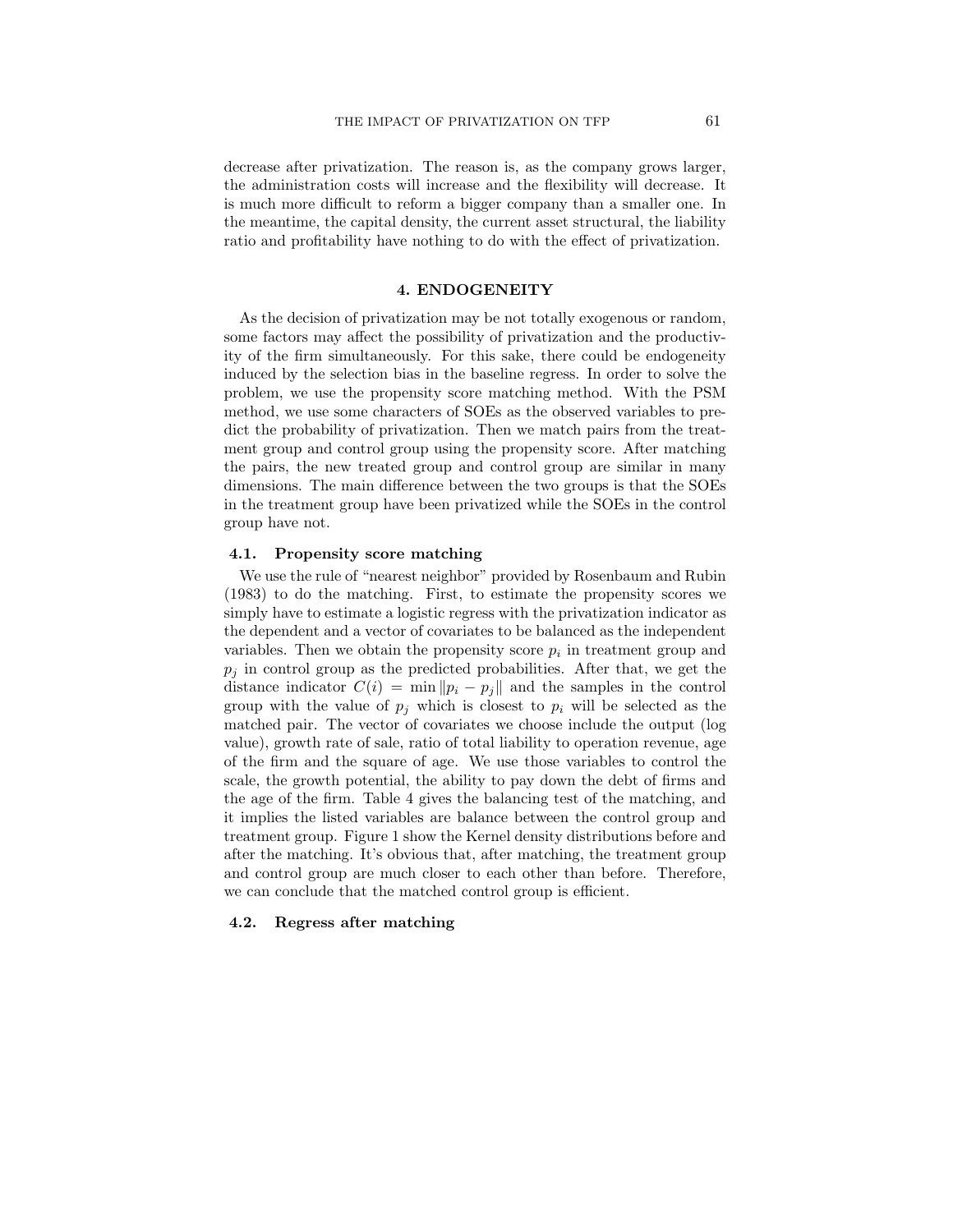| Balancing test after matching           |              |              |       |         |
|-----------------------------------------|--------------|--------------|-------|---------|
|                                         | Treated mean | Control mean |       |         |
| $O$ uput $(Log)$                        | 10.374       | 10.377       | 0.819 | $-0.23$ |
| Growth of sales                         | $-0.527$     | $-0.293$     | 0.169 | $-1.37$ |
| Ratio of liability to operation revenue | 69.974       | 96.436       | 0.161 | $-1.40$ |
| Age                                     | 27.272       | 27.504       | 0.246 | $-1.16$ |
| Age $2$                                 | 1184.2       | 1369.6       | 0.446 | $-0.76$ |

TABLE 4.  $\text{test}$  ofter

FIG. 1. The kernel density distribution before and after propensity score matching



After getting the new treatment group and control group with propensity score matching method, we repeat the regress above. Table 5 gives the main results. The column (1) is the regress result of the function (1). The result shows that, the privatization can still improve the productivity of firms significantly. But the baseline regress indeed over-estimates the effect of privatization. After matching, the effect of privatization of SOEs on TFP falls from 0.212 to 0.089. In the difference in difference estimation, the key assumption is that the time trends in the absence of the intervention are the same in treatment group and control group. Before matching, we can't promise the assumption is satisfied. After marching the sample, we get the most similar pairs and more accurate results.

The regress results of function (2) using the matched samples are summarized in columns (2) to (6) of Table 5. As shown in Table 5, the interaction of the scale of firms and privatization is negative and significant. This implies that the effect of privation is less in larger firms, the same as in Table 4. As in the baseline regress, the interaction of capital density and privatization is not significant. It means the privatization of SOEs can increase the productivity in the same degree both in capital intensive industries and labor intensive industries. And the current assets ratio and liability level don't affect the effect of privatization. Unlike the baseline regress, we find that the when profitability is higher, the effect of privatization is more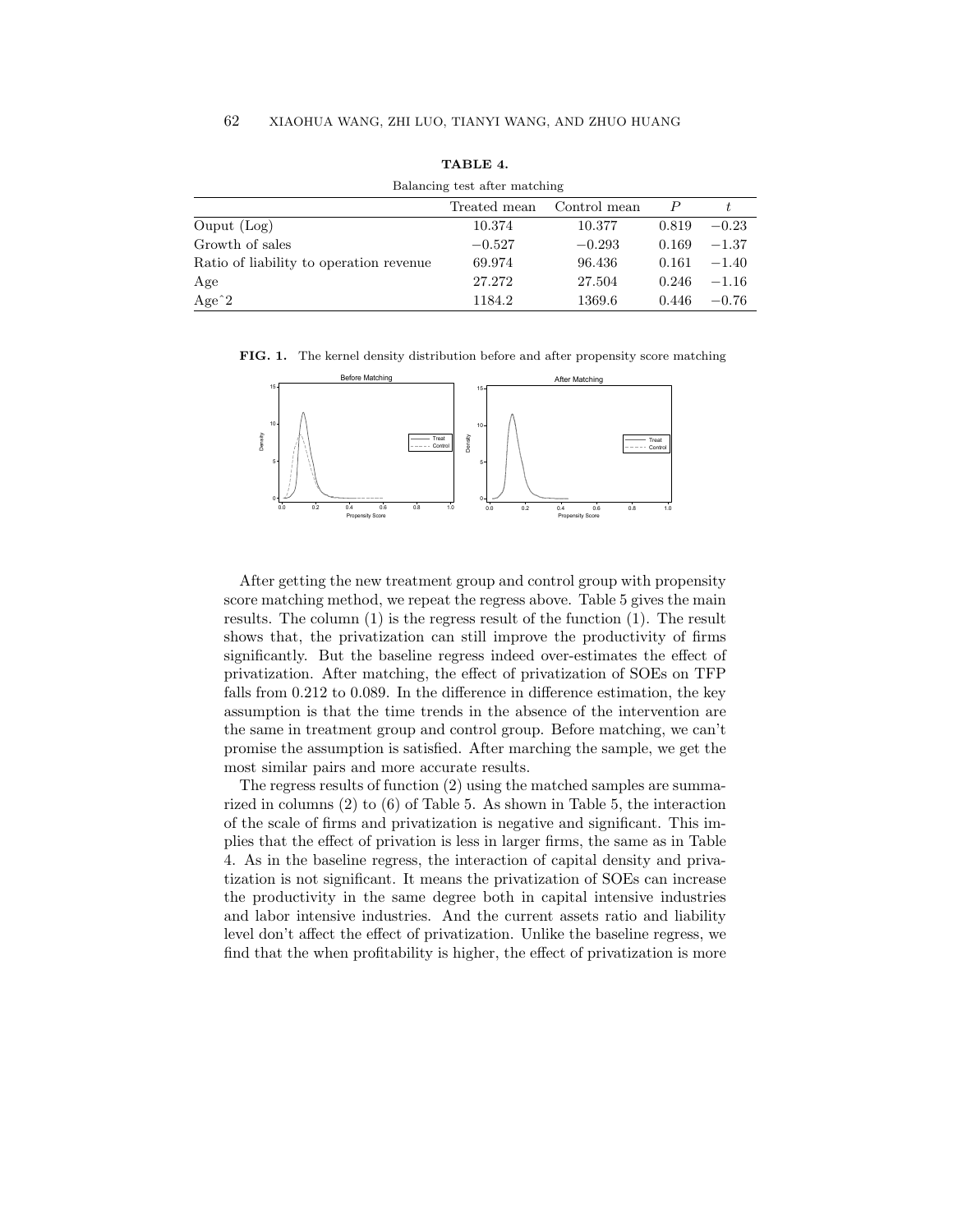| Results after matching |             |                   |                   |             |             |            |
|------------------------|-------------|-------------------|-------------------|-------------|-------------|------------|
|                        | (1)         | $\left( 2\right)$ | $\left( 3\right)$ | (4)         | (5)         | (6)        |
|                        | <b>TFP</b>  | <b>TFP</b>        | <b>TFP</b>        | TFP         | <b>TFP</b>  | <b>TFP</b> |
| T                      | $0.089***$  | $0.512***$        | $0.094***$        | $0.073***$  | 0.071       | $0.083***$ |
|                        | (0.023)     | (0.150)           | (0.023)           | (0.029)     | (0.046)     | (0.023)    |
| $T^*$ output           |             | $-0.041***$       |                   |             |             |            |
|                        |             | (0.014)           |                   |             |             |            |
| $T^*$ capends          |             |                   | $-0.000$          |             |             |            |
|                        |             |                   | (0.000)           |             |             |            |
| $T^*$ curasset         |             |                   |                   | 0.033       |             |            |
|                        |             |                   |                   | (0.038)     |             |            |
| T*liability            |             |                   |                   |             | 0.026       |            |
|                        |             |                   |                   |             | (0.062)     |            |
| $T^*$ profitability    |             |                   |                   |             |             | $0.322***$ |
|                        |             |                   |                   |             |             | (0.079)    |
| L.output               | $0.249***$  | $0.278***$        | $0.248***$        | $0.248***$  | $0.249***$  | $0.243***$ |
|                        | (0.013)     | (0.016)           | (0.013)           | (0.013)     | (0.013)     | (0.013)    |
| L.curasset             | 0.031       | 0.031             | 0.031             | 0.016       | 0.031       | 0.034      |
|                        | (0.021)     | (0.021)           | (0.021)           | (0.019)     | (0.021)     | (0.021)    |
| L.liability            | $-0.046$    | $-0.049$          | $-0.046$          | $-0.047$    | $-0.065$    | $-0.050$   |
|                        | (0.032)     | (0.032)           | (0.032)           | (0.032)     | (0.055)     | (0.032)    |
| L.profitability        | 0.012       | 0.012             | 0.012             | $\,0.012\,$ | 0.012       | 0.011      |
|                        | (0.010)     | (0.010)           | (0.010)           | (0.010)     | (0.010)     | (0.010)    |
| L.capends              | 0.000       | 0.000             | 0.000             | 0.000       | 0.000       | 0.000      |
|                        | (0.000)     | (0.000)           | (0.000)           | (0.000)     | (0.000)     | (0.000)    |
| $_{\rm cons}$          | $-0.389***$ | $-0.688***$       | $-0.393***$       | $-0.381***$ | $-0.377***$ | $-0.336**$ |
|                        | (0.133)     | (0.162)           | (0.133)           | (0.134)     | (0.135)     | (0.133)    |
| Year fixed effect      | Y           | Y                 | Y                 | Y           | Y           | Y          |
| Firm fixed effect      | Y           | Y                 | Y                 | Y           | Y           | Y          |
| $\overline{N}$         | 46351       | 46351             | 46351             | 46351       | 46351       | 46351      |
| adj. $R^2$             | 0.150       | 0.150             | 0.150             | 0.150       | 0.150       | 0.162      |

remarkable. The reason may be that, firms with higher profitability have enough profit to support the adjustment in the reform.

TABLE 5.

Notes: statistical significance is denoted by \*\*\*:  $p < 0.01$ , \*\*:  $p < 0.05$ , \*:  $p < 0.10$ .

# 5. ROBUST TEST

In order to check the robust of the results, we use another classification criterion to define the SOEs and Non-SOEs. The SOEs are identified by the source of its investment capital. There are five sources of the capital,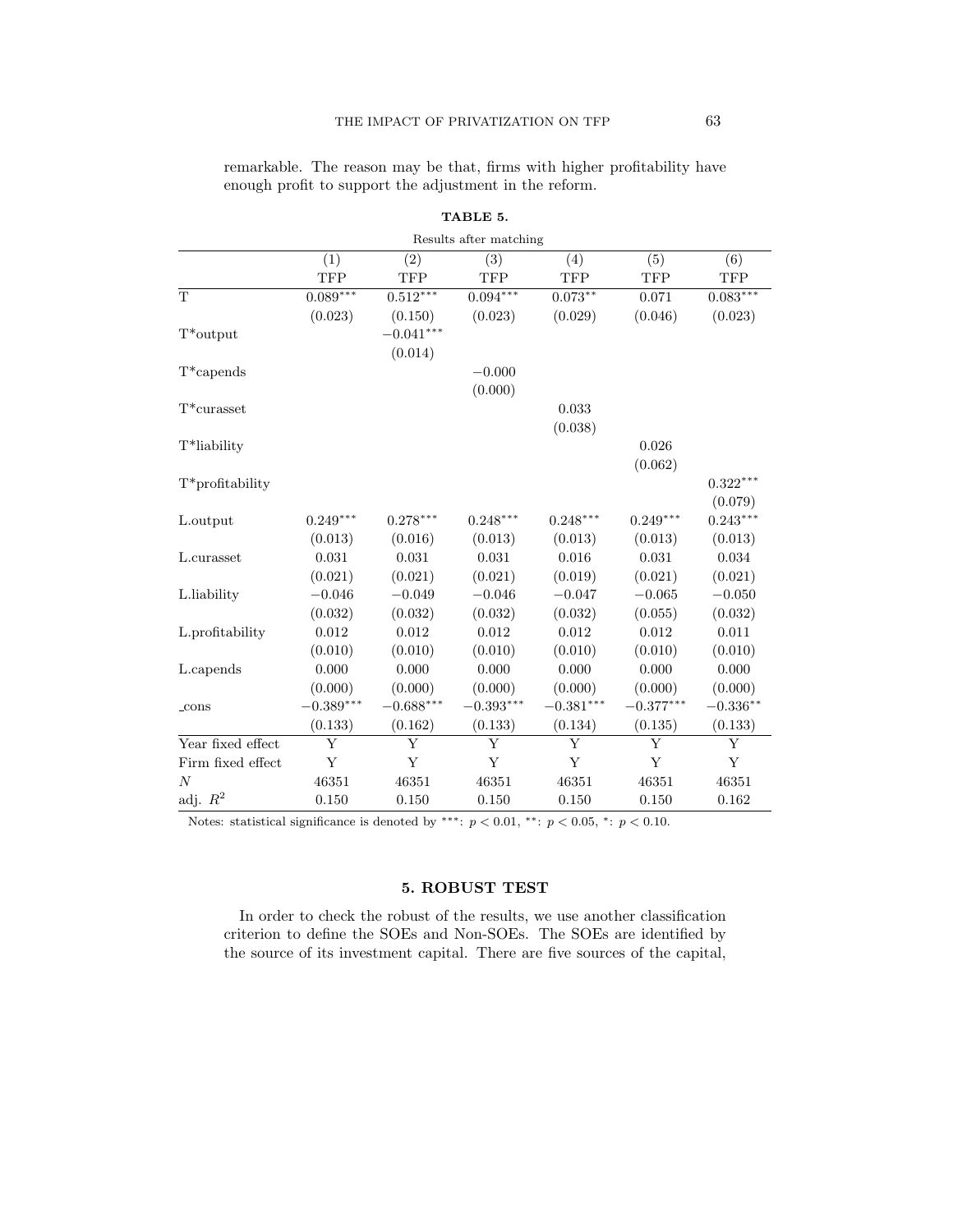that is, state owned capital, private capital, corporate capital, foreign capital, Hong Kong, Macao and Taiwan capital. If the ratio of state owned capital to the paid-up capital is highest in a firm, we identify the firm as a SOE. If the share of corporate capital is highest, we need to tell the ownership of the firm with the information of the type of registration. When the type of registration of a firm is state-owned enterprises, wholly stateowned enterprises or state-owned joint-operation enterprises and the share of corporate capital in the firm is highest, we defined the firm as SOEs too. All the other firms are treated as Non-SOEs. We use the same method mentioned in section 3 and section 4 to find the treatment group and control group and use the propensity score method to match those data. After that, we repeat the regress above using the newly matched data.

The regress result of function (1) and function (2) using the new data are summarized in Table 6. In column (1), we find that the privatization of SOEs have significant positive effect on the TFP with controlling the covariates. The transformation of ownership will improve the TFP (log value) 0.1 unit. The regress results of function (2) are presented in columns 2 to 6. As the results using the previous data, the capital density, the ratio of current asset in total asset will not affect the effect of privatization when using the new data. The effect of privatization on TFP is weaker when the scale of firm is larger. And the higher the profitability, the more successful of the reform. Comparing to the results using the previous data in Table 5, in the high liability level firms, the improvement of TFP after privatization is bigger. One potential explanation is, this type of enterprises have greater potential as the high liability level is a signal that the old system was such a low efficient one. Although there are some differences between the results using the type of registration and the source of capital as the classification criterion to identify the SOEs, all the results show that the privatization of SOEs can improve the TFP significantly.

# 6. THE DYNAMIC EFFECT

In this section, we try to investigate the duration of the effect of privatization of SOEs on productivity. We add the dynamic effect in the basic model. The dynamic difference in difference model is as follow:

$$
\ln(TFP_{i,t}) = \alpha + \sum_{\rho=0} \beta_{\rho} \cdot TT_{i,t-\rho} + \lambda_i + \varphi_t + \gamma Z_{i,t} + \varepsilon_{i,t} \tag{3}
$$

Where  $TT_{i,t+\rho}$  is a dummy, if the firm i is privatized in year t, then  $TT_{i,t-\rho}$ is 1 in the year  $t + \rho$ , otherwise 0.  $\beta_{\rho}$  is the effect of privatization of SOEs on productivity after the reform has been taken for  $\rho$  years.  $\lambda_i$ ,  $\varphi_t$  and  $Z_{i,t}$ are the same to function (1).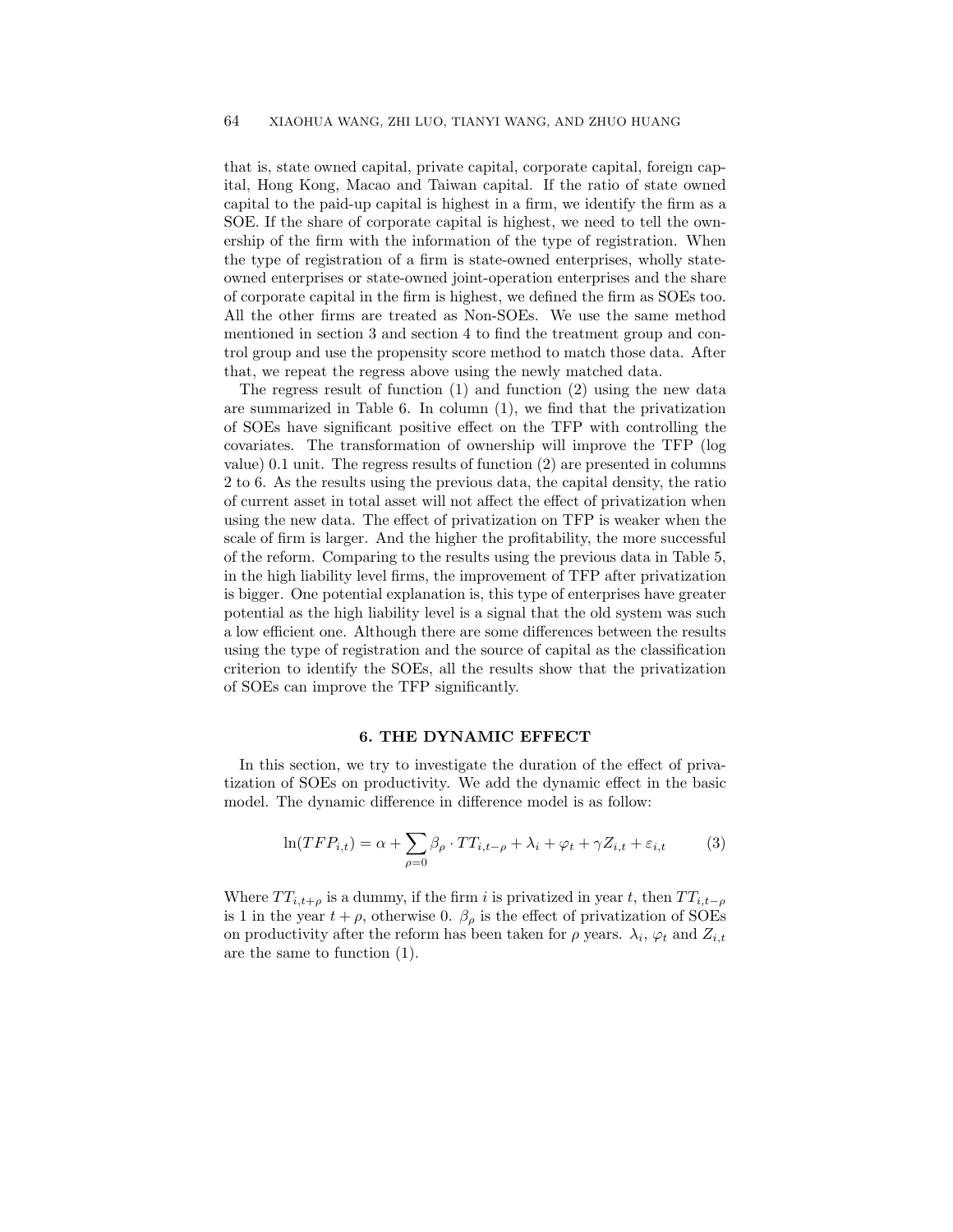|                   |                        |                        | Robust check           |                    |             |                        |
|-------------------|------------------------|------------------------|------------------------|--------------------|-------------|------------------------|
|                   | (1)                    | (2)                    | (3)                    | (4)                | (5)         | (6)                    |
|                   | <b>TFP</b>             | <b>TFP</b>             | <b>TFP</b>             | <b>TFP</b>         | <b>TFP</b>  | TFP                    |
| $\mathbf T$       | $0.094^{\ast\ast\ast}$ | $0.570^{\ast\ast\ast}$ | $0.094^{\ast\ast\ast}$ | $0.092^{\ast\ast}$ | 0.027       | $0.080^{\ast\ast\ast}$ |
|                   | (0.021)                | (0.140)                | (0.021)                | (0.037)            | (0.043)     | (0.021)                |
| $T^*$ output      |                        | $-0.046***$            |                        |                    |             |                        |
|                   |                        | (0.013)                |                        |                    |             |                        |
| $T^*$ capends     |                        |                        | $-0.000$               |                    |             |                        |
|                   |                        |                        | (0.000)                |                    |             |                        |
| $T^*$ curasset    |                        |                        |                        | 0.002              |             |                        |
|                   |                        |                        |                        | (0.062)            |             |                        |
| T*liability       |                        |                        |                        |                    | $0.100*$    |                        |
|                   |                        |                        |                        |                    | (0.057)     |                        |
| T*profitability   |                        |                        |                        |                    |             | $0.606***$             |
|                   |                        |                        |                        |                    |             | (0.098)                |
| L.output          | $0.241***$             | $0.262***$             | $0.241***$             | $0.241***$         | $0.242***$  | $0.235***$             |
|                   | (0.012)                | (0.014)                | (0.012)                | (0.012)            | (0.012)     | (0.012)                |
| L.curasset        | $\,0.035\,$            | 0.037                  | $\,0.035\,$            | $\,0.033\,$        | $\,0.035\,$ | 0.039                  |
|                   | (0.027)                | (0.027)                | (0.027)                | (0.059)            | (0.027)     | (0.027)                |
| L.liability       | $-0.050$               | $-0.052$               | $-0.050$               | $-0.050$           | $-0.125***$ | $-0.056*$              |
|                   | (0.037)                | (0.037)                | (0.037)                | (0.037)            | (0.050)     | (0.033)                |
| L.profitability   | $-0.009$               | $-0.009$               | $-0.009$               | $-0.009$           | $-0.010$    | $-0.009$               |
|                   | (0.009)                | (0.009)                | (0.009)                | (0.009)            | (0.009)     | (0.009)                |
| L.capends         | $0.000***$             | $0.000***$             | $0.000***$             | $0.000***$         | $0.000***$  | $0.000***$             |
|                   | (0.000)                | (0.000)                | (0.000)                | (0.000)            | (0.000)     | (0.000)                |
| $_{\rm cons}$     | $-0.357***$            | $-0.688***$            | $-0.357***$            | $-0.356***$        | $-0.311**$  | $-0.294**$             |
|                   | (0.123)                | (0.147)                | (0.123)                | (0.125)            | (0.125)     | (0.121)                |
| Year fixed effect | Y                      | Y                      | Y                      | Y                  | Y           | Y                      |
| Firm fixed effect | Y                      | Y                      | Y                      | Y                  | Y           | Y                      |
| $\boldsymbol{N}$  | 56453                  | 56453                  | 56453                  | 56453              | 56453       | 56453                  |
| adj. $R^2$        | 0.142                  | 0.143                  | 0.142                  | 0.142              | 0.142       | 0.159                  |

TABLE 6.

Notes: statistical significance is denoted by \*\*\*:  $p < 0.01$ , \*\*:  $p < 0.05$ , \*:  $p < 0.10$ .

Table 7 reports the dynamic effect of privatization. In column (1), we use all the samples to regress. In column (2), we use the matched samples selected by the propensity score matching method mentioned above. And the classification criterion to define the SOEs and Non-SOEs is the type of enterprise registration. In column (3), we use the source of its investment capital as classification criterion to define the SOEs and the same matched samples in Table 6. The result in column (1) shows, the change of ownership will not only improve TFP of SOEs in the current period, but also raise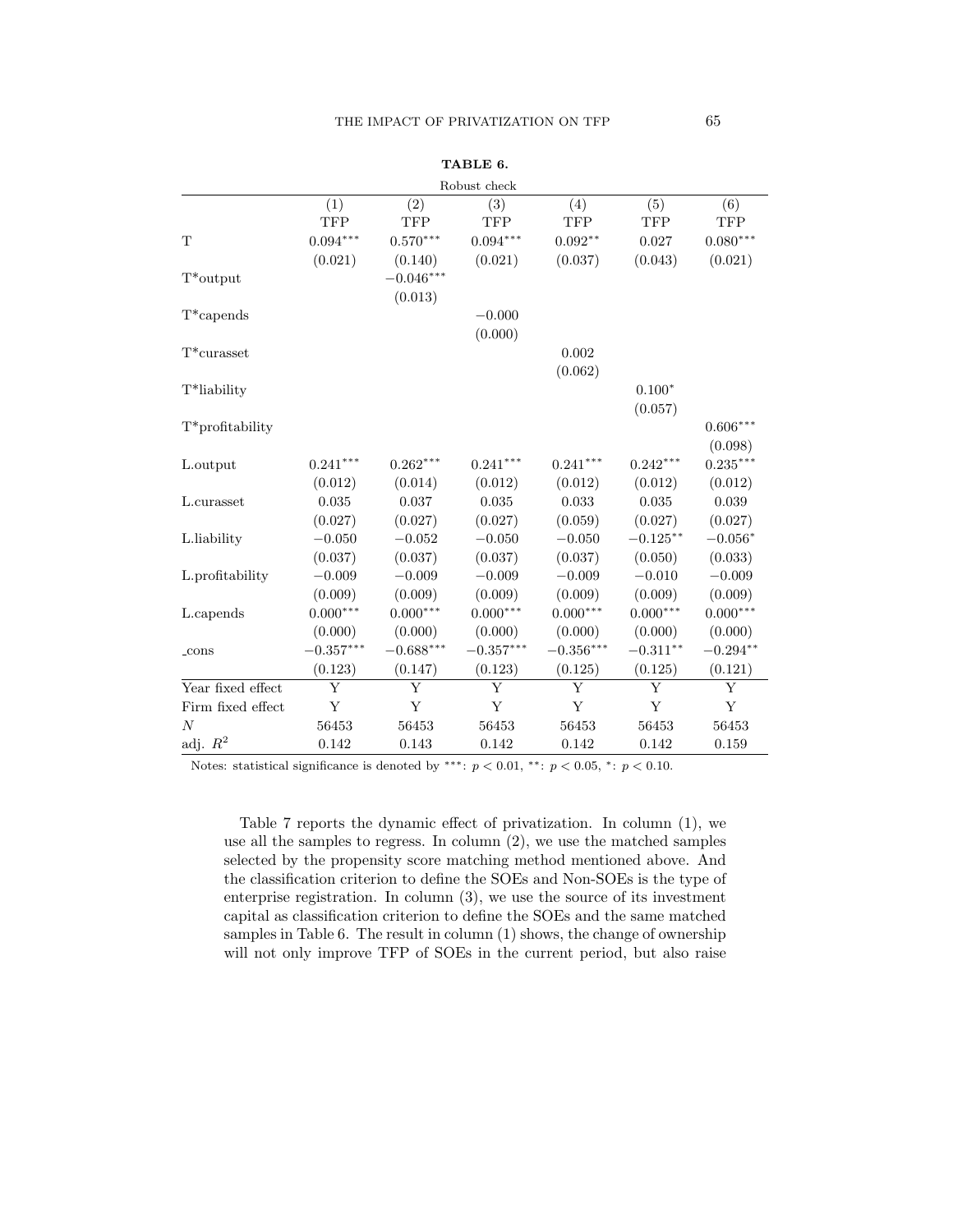it in the future, and the effect will not weaken. In column (2), the regress result of dynamic function using the matched sample is different from the baseline regress. Although the privatization has a persistent effect on the productivity, it last for only two periods. This is because it takes time, only one or two years, for enterprises to complete the reform. During these years, the management mode and organization structure have been improved and the productivity has increased as a result. After the reform is completed, the benefit of the privatization will vanish. Column (3) provides the robust test of column (2) using the matched data. The result is very similar to the result in column (2), the privatization of SOEs can raise the TFP in the current period and the next period.

| The dynamic effect of privatization |           |           |           |  |  |
|-------------------------------------|-----------|-----------|-----------|--|--|
|                                     | (1)       | (2)       | (3)       |  |  |
| $TT(\rho = 0)$                      | $0.18***$ | $0.05***$ | $0.08***$ |  |  |
|                                     | (0.02)    | (0.03)    | (0.02)    |  |  |
| $TT(\rho = 1)$                      | $0.23***$ | $0.05***$ | $0.07***$ |  |  |
|                                     | (0.02)    | (0.02)    | (0.02)    |  |  |
| $TT(\rho=2)$                        | $0.21***$ | 0.02      | 0.04      |  |  |
|                                     | (0.02)    | (0.03)    | (0.02)    |  |  |
| $TT(\rho=3)$                        | $0.20***$ | 0.002     | 0.03      |  |  |
|                                     | (0.02)    | (0.030)   | (0.03)    |  |  |
| $TT(\rho=4)$                        | $0.22***$ | $-0.02$   | 0.01      |  |  |
|                                     | (0.02)    | (0.03)    | (0.03)    |  |  |
| $TT(\rho=5)$                        | $0.20***$ | $-0.05$   | $-0.04$   |  |  |
|                                     | (0.01)    | (0.04)    | (0.03)    |  |  |
| $TT(\rho = 6)$                      | $0.24***$ | $-0.03$   | $-0.05$   |  |  |
|                                     | (0.03)    | (0.04)    | (0.04)    |  |  |
| $TT(\rho = 7)$                      | $0.27***$ | $-0.01$   | $-0.03$   |  |  |
|                                     | (0.04)    | (0.05)    | (0.04)    |  |  |
| $TT(\rho = 8)$                      | $0.24*$   | 0.01      | $-0.03$   |  |  |
|                                     | (0.06)    | (0.07)    | (0.06)    |  |  |
| Control variables                   | Υ         | Y         | Y         |  |  |
| Year fixed effect                   | Y         | Y         | Y         |  |  |
| Firm fixed effect                   | Υ         | Υ         | Υ         |  |  |
| R                                   | 0.23      | 0.16      | 0.15      |  |  |
| $\overline{N}$                      | 187460    | 40486     | 49975     |  |  |

TABLE 7.

Notes: statistical significance is denoted by \*\*\*:  $p <$ 0.01, \*\*:  $p < 0.05$ , \*:  $p < 0.10$ .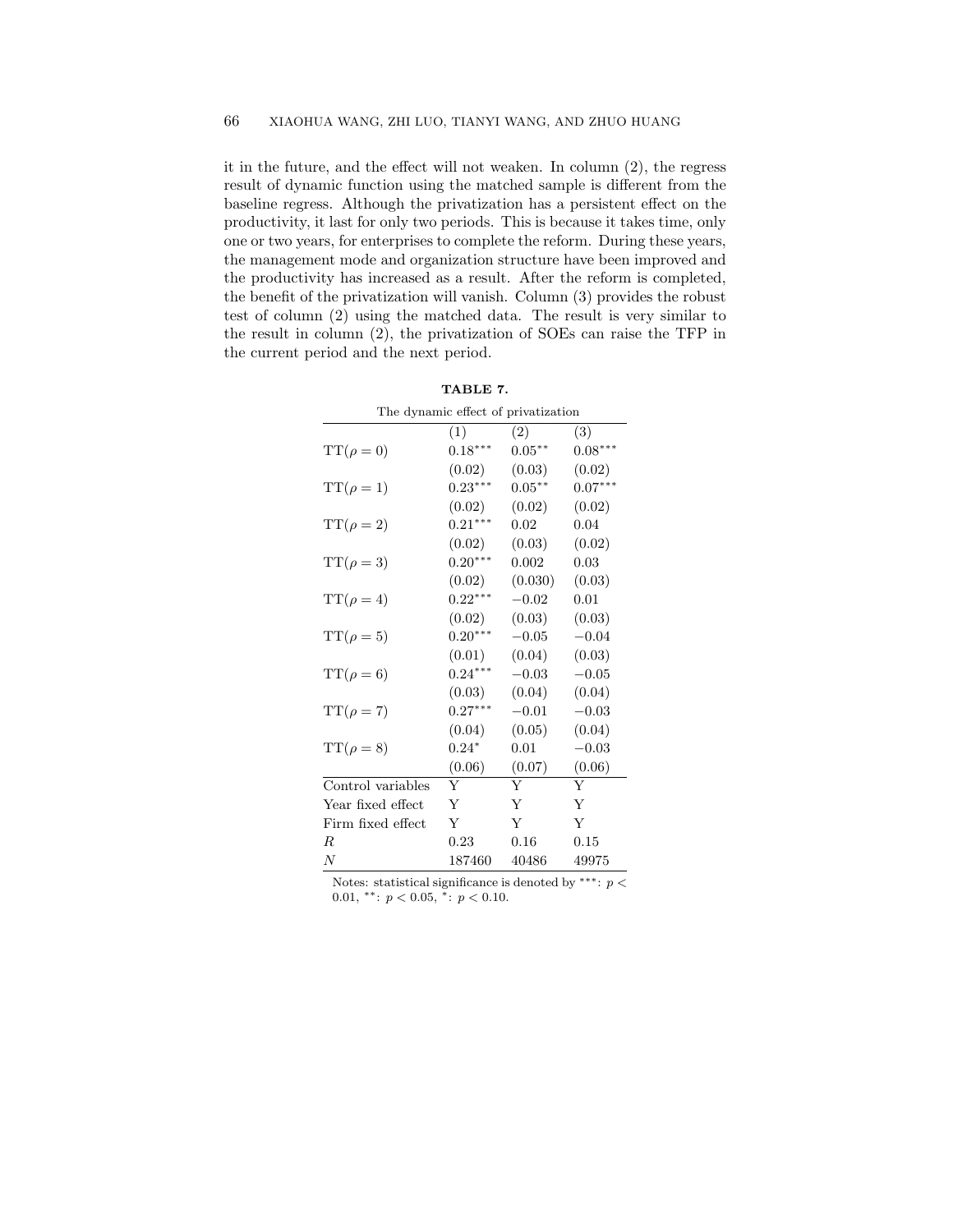### 7. MECHANISM

As we have proved above, the privatization of SOEs has significant positive effect on the TFP. Then, what are the mechanisms? As there won't be big technology progress in the short term, the reallocation of factor inputs and management improvement may be the important reasons. Thus, in regression function (3), we try to test the effect of privatization of SOEs on factor inputs and administrative cost:

$$
Y_{i,t} = \alpha + \beta \cdot T_{i,t} + \lambda_i + \varphi_t + \gamma Z_{i,t} + \varepsilon_{i,t}
$$
\n
$$
\tag{4}
$$

Where  $D_{i,t}$ ,  $T_{i,t}$ ,  $\lambda_i$ ,  $\varphi_t$  and  $Z_{i,t}$  are the same to function 1.  $Y_{i,t}$  are the variables we are interested, including the stock of capital( log value), the labor input(log value), the ratio of administration cost to output(log value) and the ratio of financial expense to output(log value). To ensure comparability between the reformed and unreformed firms, we choose the matched pairs from the treatment group and control group using the propensity score as the samples, and Table 7 presents the results.

Column (1) and (2) corresponds to the results when the dependent variables are stock of capital and labor input. The results show that, the inputs have decreased after the privatization of SOEs, either capital or labor force. This implies, the firms don't increase the investment in fixed assets and lay off the employees. Although the factor inputs have been reduced, the productivity increases. One possible reason is, there are a lot of idled capital and redundant labor in SOEs. The firms can liquidate unused assets or redundant labor through the reform and the TFP is improved as a result. In China, SOEs not only produce goods for the society, but also undertake a lot of social responsibilities such as absorbing surplus labor, providing social protection, maintaining social stability and so on(Wang et al.,2009). The extra burdens on the SOEs lead to low efficiency. The privatization of SOEs can help firms to get rid of those burdens and aim at maximizing their profits. Column (3) and (4) report the results when the dependent variables are administration cost and the financial expense. Both the administration cost and the financial expense have decreased after reform as well. This implies, the management level has been raised through the privatization of SOEs.

In Table 8, we conduct robust check of Table 7. In Table 8, we use the source of the investment capital as the classification criterion to define the SOEs and Non-SOEs as in Table 6. The results confirm that the privatization of SOEs has negative impact on the stock of capital, the labor input, the administration cost and the financial expense. That is, the TFP in reformed SOEs will increase by liquidating the unused assets, laying off the redundant employees and improving the management efficiency.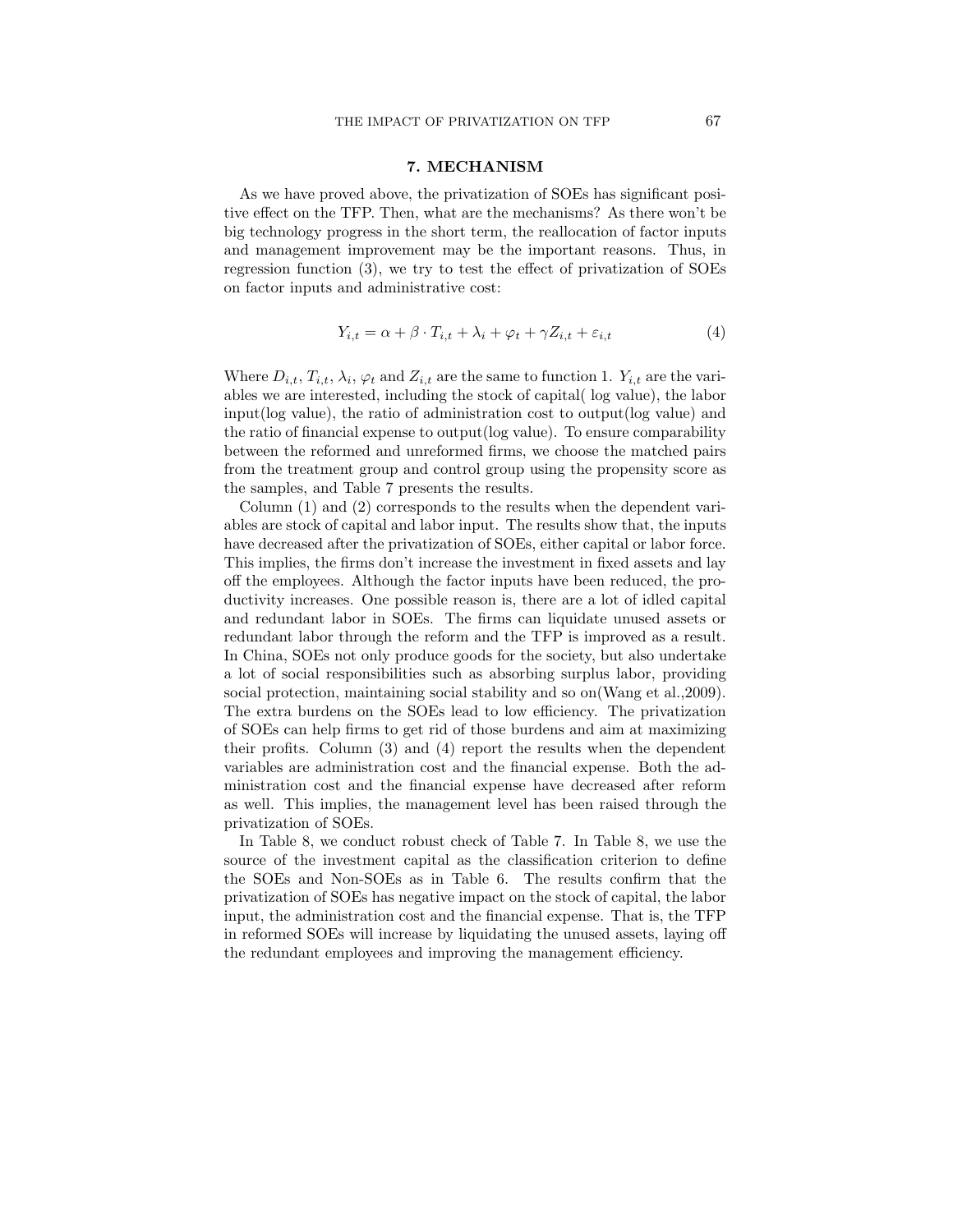|                   |             | Mechanism   |             |                  |
|-------------------|-------------|-------------|-------------|------------------|
|                   | (1)         | $^{'}2)$    | (4)         | $\left(5\right)$ |
| T                 | $-0.156***$ | $-0.114***$ | $-0.145***$ | $-0.261***$      |
|                   | (0.018)     | (0.014)     | (0.023)     | (0.044)          |
| L.output          | $0.210***$  | $0.218***$  | $-0.151***$ | $-0.092***$      |
|                   | (0.009)     | (0.008)     | (0.015)     | (0.022)          |
| L.curasset        | $-0.239**$  | $-0.020*$   | 0.001       | $-0.282***$      |
|                   | (0.094)     | (0.010)     | (0.023)     | (0.064)          |
| L.liability       | 0.051       | $-0.017$    | 0.012       | $0.441***$       |
|                   | (0.024)     | (0.017)     | (0.035)     | (0.068)          |
| L.profitability   | 0.001       | 0.011       | $-0.008$    | $-0.023*$        |
|                   | (0.013)     | (0.013)     | (0.008)     | (0.013)          |
| L.capends         | $0.0001***$ | $-0.000**$  | 0.000       | $0.000**$        |
|                   | (0.0000)    | (0.000)     | (0.000)     | (0.000)          |
| $_{\rm -cons}$    | $8.144***$  | $3.692***$  | $0.326***$  | $-1.703***$      |
|                   | (0.100)     | (0.081)     | (0.149)     | (0.232)          |
| Year fixed effect | Y           | Y           | Y           | Y                |
| Firm fixed effect | Y           | Y           | Y           | Y                |
| N                 | 46334       | 46351       | 45534       | 38121            |
| adj. $R^2$        | 0.079       | 0.156       | 0.033       | 0.060            |

TABLE 8.

Notes: statistical significance is denoted by \*\*\*:  $p < 0.01$ , \*\*:  $p < 0.05$ , \*:  $p < 0.10$ .

#### 8. CONCLUSIONS

Using the Annual Surveys of Industrial Firms conducted by National Bureau of Statistics of China, we construct a quasi-experiment and a difference in difference model to evaluate the effect of privatization on TFP in firm level. The treatment group includes SOEs whose ownership have been transferred for once and only once, while the SOEs whose ownership have never been transferred are included in the control group. In order to deal with the endogenous problem caused by selection bias, we use the propensity score method to match the treatment group and control group. The results show that, the privatization of SOEs can improve the TFP significantly, and this effect can last for two periods. Those results are very robust even when we change the method to identify SOEs. In addition, some characters of enterprises have impact on the effect of privatization of SOEs. The scale of firm is larger, TFP increase less after privatization. And the reform would be more successful if the profitability is high in the firm. We also find out that liquidating the unused assets, laying off the redundant employees and improving the management efficiency may be the mechanism to enhance the efficiency.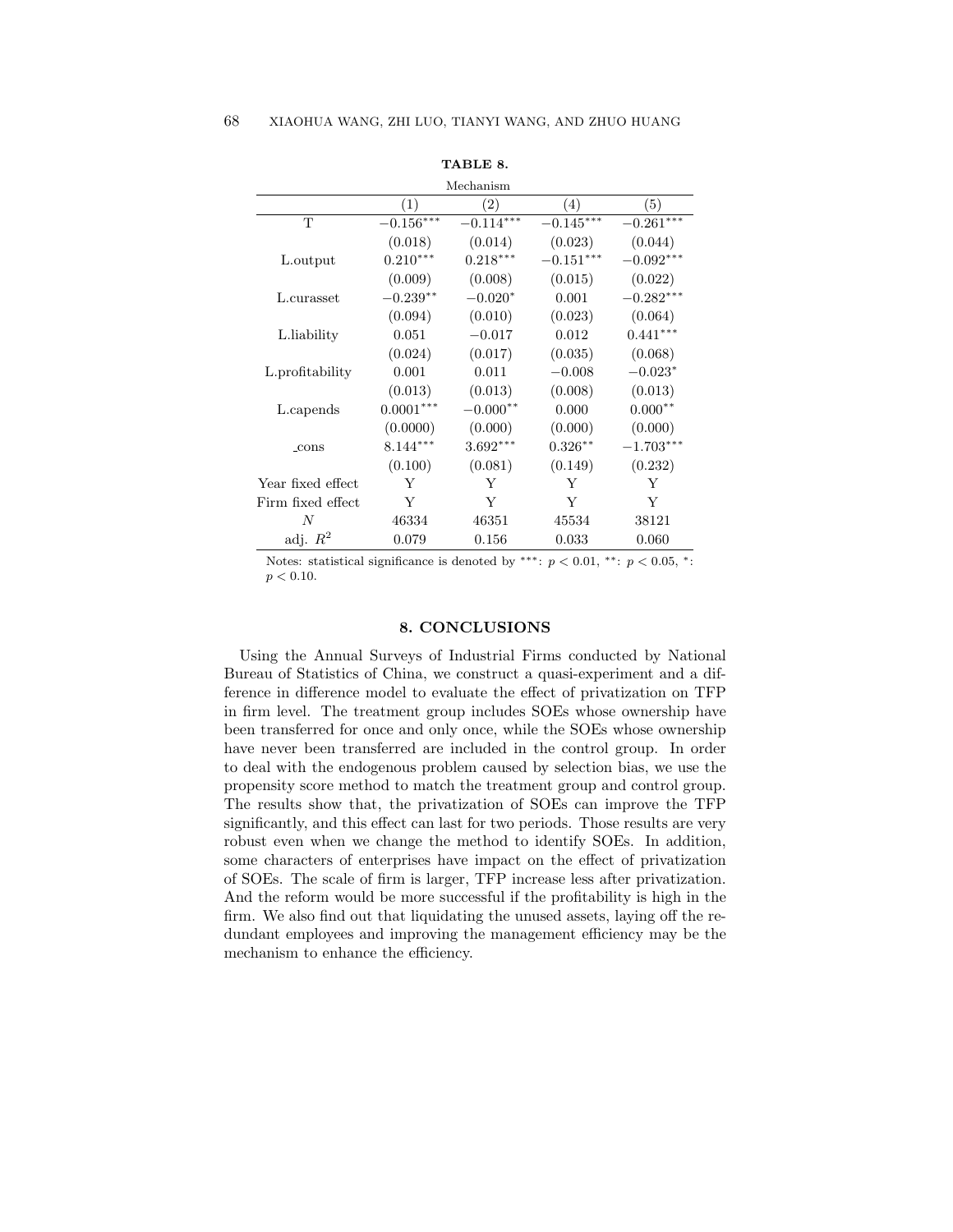|                   | Robust check of mechanism |             |             |             |  |  |
|-------------------|---------------------------|-------------|-------------|-------------|--|--|
|                   | (1)                       | (2)         | (4)         | (5)         |  |  |
| T                 | $-0.152***$               | $-0.098***$ | $-0.116***$ | $-0.204***$ |  |  |
|                   | (0.016)                   | (0.012)     | (0.020)     | (0.039)     |  |  |
| L.output          | $0.208***$                | $0.213***$  | $-0.145***$ | $-0.058***$ |  |  |
|                   | (0.009)                   | (0.008)     | (0.012)     | (0.020)     |  |  |
| L.curasset        | $-0.350***$               | $-0.030**$  | $0.078***$  | $-0.213***$ |  |  |
|                   | (0.033)                   | (0.015)     | (0.030)     | (0.057)     |  |  |
| L.liability       | 0.037                     | $-0.015$    | 0.010       | $0.482***$  |  |  |
|                   | (0.035)                   | (0.015)     | (0.033)     | (0.064)     |  |  |
| L.profitability   | $-0.005$                  | $-0.008$    | 0.010       | $-0.027*$   |  |  |
|                   | (0.006)                   | (0.010)     | (0.009)     | (0.016)     |  |  |
| L.capends         | $-4.73e-08$               | $-0.000***$ | $0.000***$  | $0.000*$    |  |  |
|                   | $(3.32e-0.8)$             | (0.000)     | (0.000)     | (0.000)     |  |  |
| $_{\rm -cons}$    | $8.125***$                | $3.616***$  | 0.193       | $-2.086***$ |  |  |
|                   | (0.097)                   | (0.082)     | (0.126)     | (0.211)     |  |  |
| Year fixed effect | Y                         | Y           | Y           | Y           |  |  |
| Firm fixed effect | Y                         | Y           | Y           | Y           |  |  |
| N                 | 56428                     | 56453       | 55546       | 45882       |  |  |
| adj. $R^2$        | 0.075                     | 0.130       | 0.029       | 0.060       |  |  |

TABLE 9.

The Chinese data provides an interesting case to investigate the impact of ownership on the productivity. Using the quasi-experiment and DID method, we found that just the transfer of ownership from state owned to non-state owned can raise the efficiency of production of a firm very significantly while controlling other factors. That is, the SOEs are not as efficient as Non-SOEs even if they are very similar in other aspects. The results also show, although the reform of SOEs in China have obtained some achievement as the TFP in firms has raised after privatization, there could be further to go. As in the Table 1, the proportion of SOEs in the survey has decrease to 4%, but the proportion of output value of SOEs was over 23% in the survey in 2007. If some of them could be privatized or the management of operation in SOEs can be improved, the productivity would increase more in the whole country.

#### REFERENCES

Aw, Bee Yan, Xiaomin Chen, and Mark J. Robert, 2001. Firm-level Evidence on Productivity Differentials and Turnover in Taiwanese Manufacturing. Journal of Development Economics 66, 51-86.

Notes: statistical significance is denoted by \*\*\*:  $p < 0.01$ , \*\*:  $p < 0.05$ , \*:  $p < 0.10$ .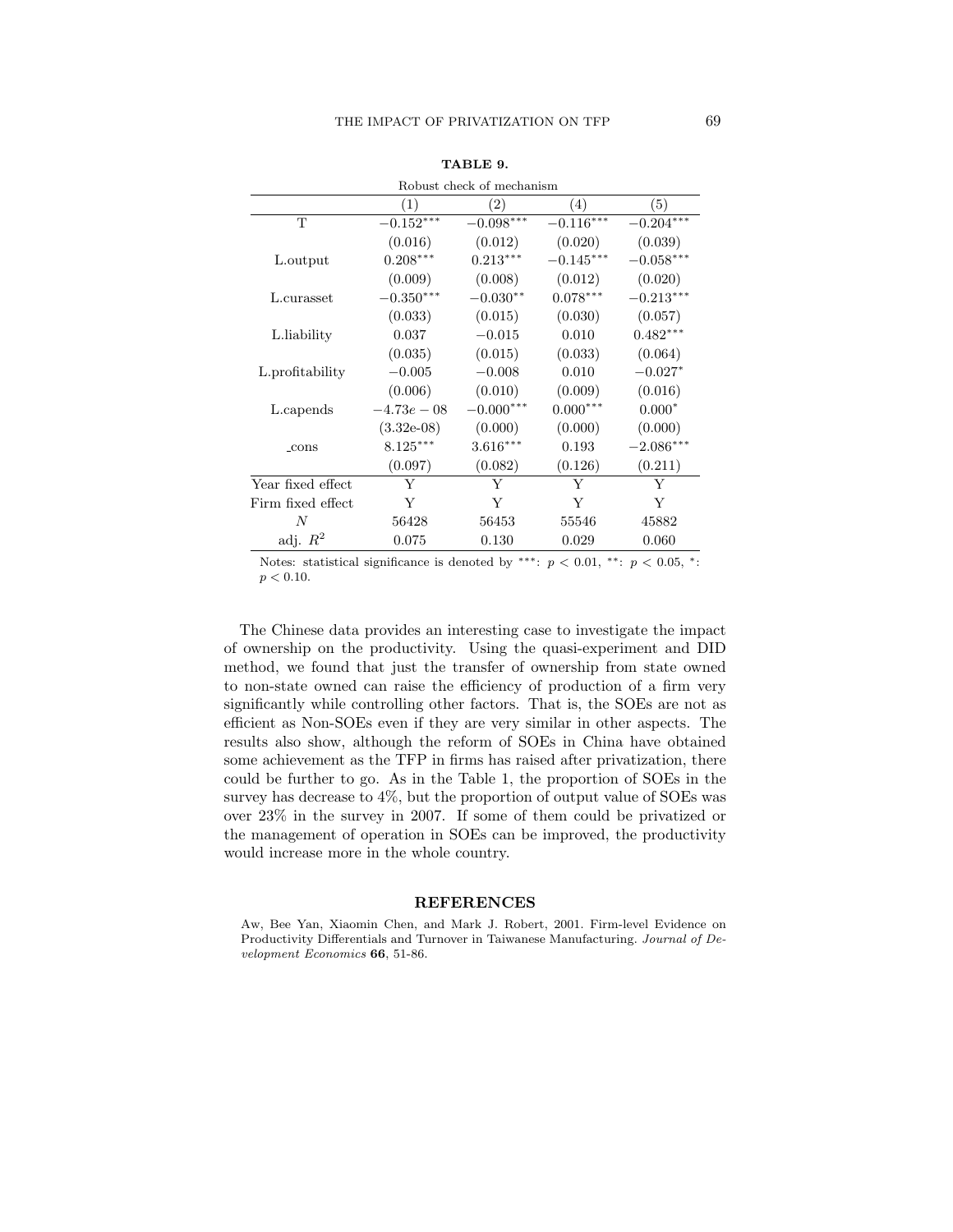Bai, Chong-En, David D. Li, Zhigang Tao, and Yijiang Wang, 2000. A Multitask Theory of State Enterprise Reform. Journal of Comparative Economics 28(4), 716- 738.

Bai, Chong-En, Jiangyong Lu, and Zhigang Tao, 2009. How does Privatization Work? Journal of Comparative Economics 37, 453-470.

Benfratello, Luigi, and Alessandro Sembenelli, 2006. Foreign Ownership and Productivity: Is the Direction of Causality so Obvious? International Journal of Industrial Organization 24, 733-751.

Biesebroeck, Van Johannes, 2005. Exporting Raises Productivity in Sub-Saharan African Manufacturing Firms. Journal of International Economics 67, 373-391.

Brandt, Loren, Johannes Van Biesebroeck, and Yifan Zhang, 2012. Creative Accounting or Creative Destruction? Firm-level Productivity Growth in Chinese Manufacturing. Journal of Development Economics 97, 339-351.

Chen, Kuan, Hongchang Wang, Yuxin Zheng, Jefferson H. Gary, and Thomas G. Rawski, 1988. Productivity Change in Chinese Industry: 1953-1985. Journal of Comparative Economics  $12(4)$ , 570-591.

Chun, Li Shen, Jing Jin, and Heng-fu Zou, 2012. Fiscal Decentralization in China: History, Impact, Challenges and Next Steps. Annals of Economics and Finance vol.  $13(1), 1-51.$ 

Chow, Gregory, 2004. Economic Reform and Growth in China. Annals of Economics and Finance 127-152.

Derek, Jones, and Niels Mygind, 2002. Ownership and Productive Efficiency: Evidence from Estonia Panel Data. Review of Development Economics 6(2), 284-301.

Djankov, Simeon, and Peter Murrell, 2002. Enterprise Restructuring in Transition: A Quantitative Survey. Journal of Economic Literature 40, 739-792.

Dollar, David, 1990. Economic reform and Allocative Efficiency in China's State-Owned Industry. Economic Development and Cultural Change 39(1), 89-105.

Dong, Xiao-yuan, Louis Putterman, and Bulent Unel, 2006. Privatization and Firm Performance: a Comparison between Rural and Urban Enterprises in China. Journal of Comparative Economics 34, 608-33.

Earle, John, 1998. Post Privatization Ownership and Productivity in Russian Industrial Enterprises, working paper 127. Stochholm Institute for Transition Economies, U. Stochholm.

Eiichi, Tomiura, 2007. Foreign Outsourcing, Exporting, and FDI: A Productivity Comparison at the Firm Level. Journal of International Economics 72, 113-127.

Fernandes, Ana, and Caroline Paunov, 2012. Foreign Direct Investment in Services and Manufacturing Productivity: Evidence for Chile. Journal of Development Economics 97, 305-321.

Gary, H., Jefferson, and Jian Su, 2006. Privatization and Restructuring in China: Evidence from Shareholding Ownership, 1995-2001. Journal of Comparative Economics 34, 146-166.

Gary, H., Jefferson, Thomas G. Rawski, and Yuxin Zheng, 1992. Growth, Efficiency and Convergence in China's State and Collective Industry. Economic Development and Cultural Change  $40(2)$ , 239-266.

Gary, H., Jefferson, and Wenyi Xu, 1991. The Impact of Reform on Socialist Enterprises in Transition: Structure, Conduct and Performance in Chinese Industry. Journal of Comparative Economics 15, 45-64.